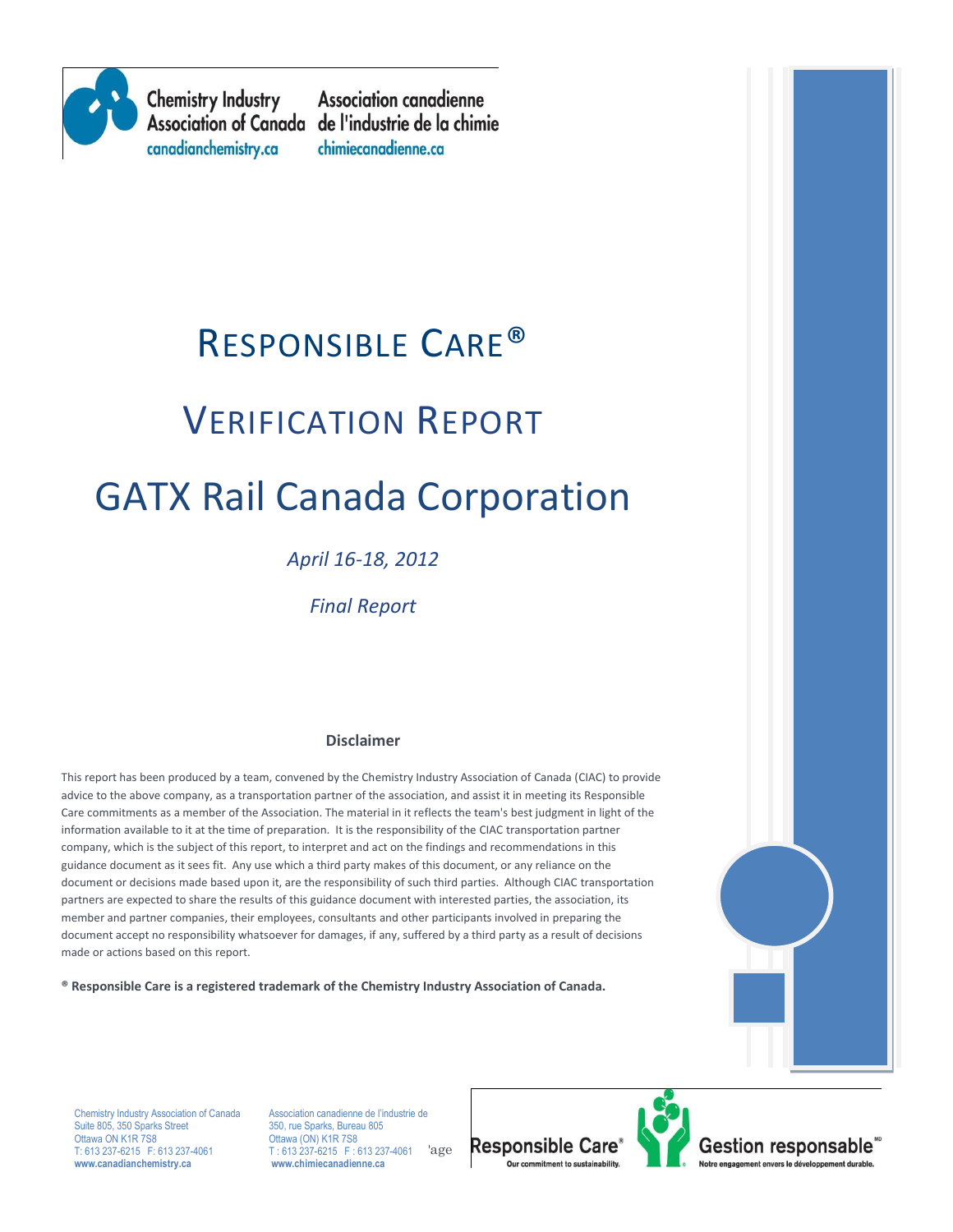# EXECUTIVE SUMMARY

This report documents the observations and conclusions of the independent verification team tasked with conducting a Responsible Care Verification of GATX Rail Canada Corporation (GATX Rail). The verification began with a planning meeting at GATX Corporate Headquarters in Chicago, Illinois on February 1st, 2012 followed by team visits to their Montreal East, Quebec and Sarnia, Ontario locations on April 16<sup>th</sup>, 17<sup>th</sup> and 18th. The verification team also conducted interviews with other company personnel and external stakeholders. This was the third Responsible Care verification completed for GATX Rail Canada Corporation. The last verification was completed on February 26, 2009.

While considering all aspects of the Responsible Care Commitments during this verification the team placed an emphasis on conducting a more in-depth examination of the company's waste management/ minimization improvement initiatives.

As a result of the examination conducted, the verification team is of the opinion that the Responsible Care Ethic and Principles for Sustainability are guiding company decisions and actions, and that a self-healing management system is in place to drive continual improvement. The team believes that the company is capable of responding to the Finding Requiring Action identified during the verification noted below and discussed in detail in the report. The verification is complete and no further involvement is required by the verification team.

 $Signed:$  Date:  $June 14, 2012$ 

 **Alec Robertson** Verification Team Leader

For more information on this or a previous Responsible Care Verification Report, please contact your local company site or the company's overall Responsible Care coordinator:

Jay Grove (312) 621-8456 [jay.grove@gatx.com](mailto:jay.grove@gatx.com)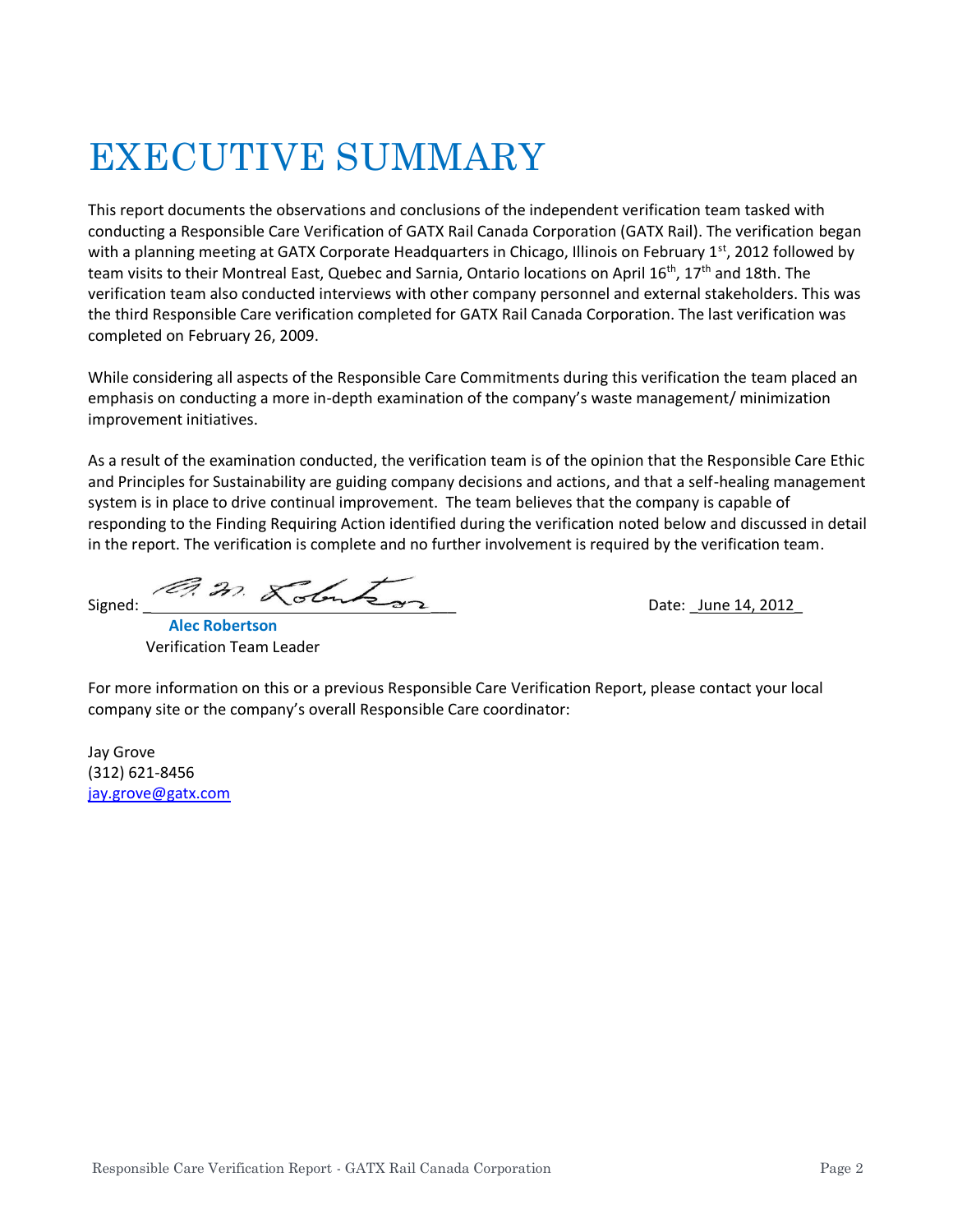# SUMMARY OF VERIFICATION TEAM OBSERVATIONS

#### **Findings Requiring Action**

**1. Complete a management of change review for the vacuuming unit project in Montreal. Determine why it was concluded that such a review was not required, and implement corrective actions necessary to prevent recurrences. Review the definition of what constitutes a change with respect to "replacement in kind" in QP-011 – it should meet the "like for like" criterion.**

#### **Works in Progress**

- **1. Expedite evaluation of the behavior based "SAFESTART" pilot program in progress at the time of this Reverification.**
- **2. Implement the "Five Why" incident root cause analysis process as currently planned.**
- **3. Complete, as currently planned, the training of identified trainers on EH&S training program delivery.**
- **4. To facilitate ongoing management of the overall training program, fully implement the new training tracking program currently in progress.**
- **5. GATX are encouraged to pursue their currently planned initiative to, through training of identified Service Centre personnel, increase the organization's overall internal Responsible Care auditing capabilities.**

#### **Improvement Opportunities**

- **1. With an ageing workforce and receptivity to improvements in safety practices by workers at both visited sites, explore a fitness for work program that best protects employees from physical injuries, particularly back injuries. Get professional advice on the best approach(es) -e.g. strength versus flexibility; assessment of where employees are at with respect to fitness for work.**
- **2. Utilize information from the "SAFESTART" and/or other behavior based safety programs as leading indicators to proactively identify occupational health & safety performance improvement opportunities.**
- **3. Revise the buffer zone policy for service centers to include the expectation of ongoing dialogue with local officials to enable proactive response to potential encroachment of non-industrial developments at an early stage when interventions have a higher probability for success.**
- **4. Include a requirement in the change management system to address changes to personnel who have key roles in ensuring the continuity and implementation of Responsible Care related activities to help ensure that knowledge, expectations and responsibilities are effectively transferred.**
- **5. Upgrade the process to assess and monitor the performance of carriers delivering hazardous materials to and from all facilities (e.g., paints and solvents, and wastes transported by contracted waste management service providers) to include all relevant expectations in CIAC's motor carrier assessment protocol.**
- **6. Reinforce the current emergency management and TransCAER involvement processes by -**
	- Developing and Implementing a process, at all service center locations, for maintaining an awareness of potentially imported risks from industrial neighbours and ensuring that all on-site employees and contractors are aware of the potential impact of external risks and actions to take for their protection.
	- Formalizing the minimum expectations for the frequencies of site emergency response plans and exercises for each potential response scenario (e.g. fire, rescue, medical, hazmat security, vapour cloud, man down) and that these exercises include consideration (in the exercises and/ or the debriefing process) of their occurring under various weather conditions (e.g. cold winter night, extreme heat) and times of day/week. It is also suggested that expectations include joint exercises with community responders for response scenarios where they could potentially be involved.
	- For service centers other than Montreal, determining and meeting CIAC's expectations for GATX's involvement in their Regional TransCAER committee and its activities.
- **7. It is recommended that GATX, for Canadian regions outside Quebec from which they generate hazardous wastes, participate with other CIAC member and partner companies in joint sponsorships of hazardous waste site assessments.**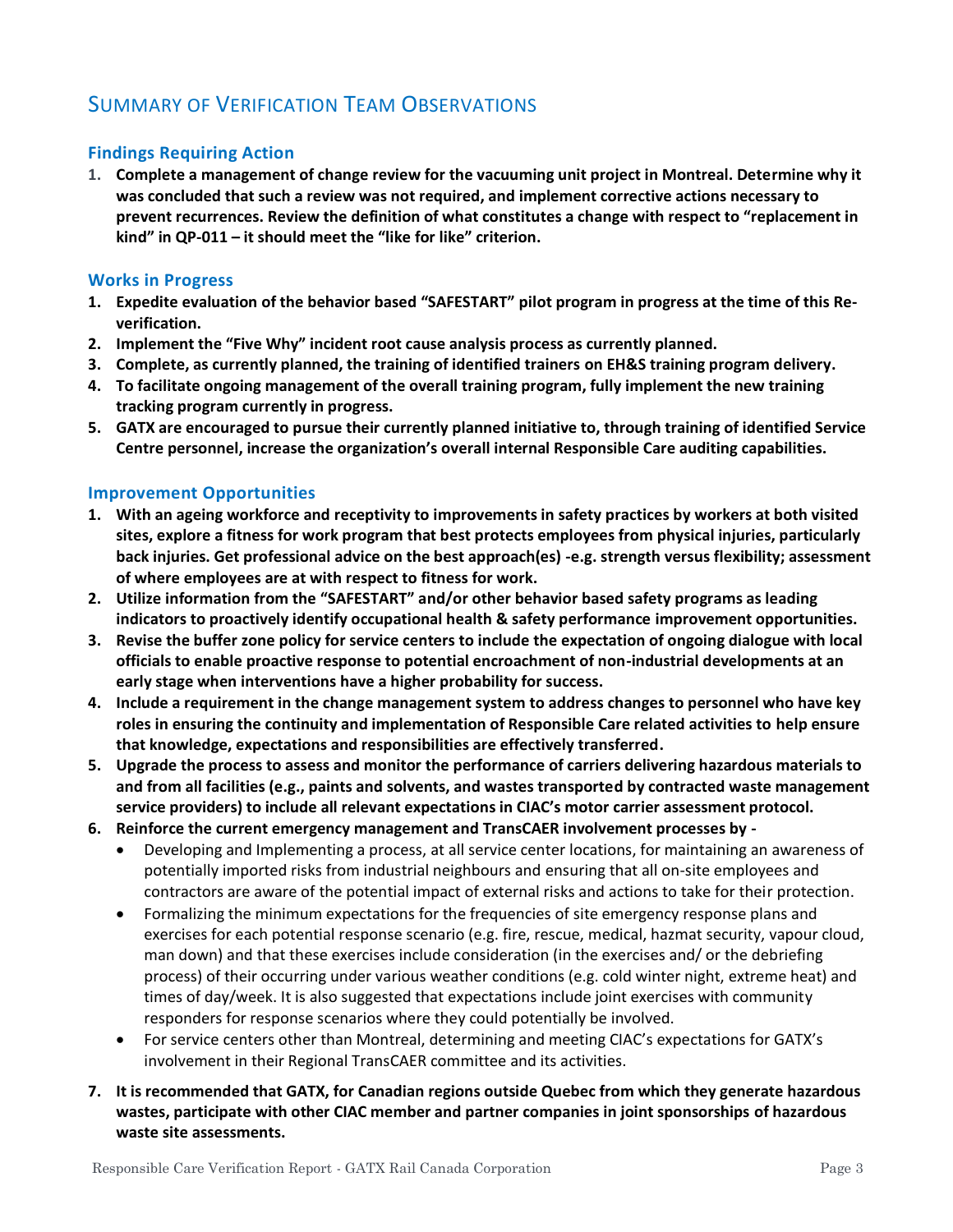- **8. That the CIAC Executive Contact, during site visits, takes advantage of these opportunities to promote Responsible Care and how the Responsible Care ethic and code expectations to which GATX subscribes extend beyond typical health, safety, security and the environment program areas .**
- **9. Make appropriate sections of the Responsible Care Annual Report (i.e. sections which do not reveal information to competitors which GATX does not want to reveal) available on the GATX website, and for distribution.**
- **10. With several procedures having been found to be well past their review/update due dates as defined in GATX policy 3.14, update frequencies need be revised and /or corrective actions defined and Implemented to ensure that these reviews are completed at prescribed intervals.**
- **11. Ensure that quality audit items are signed off when completed so they are no longer remain as outstanding items on the OIR database (e.g. OIR 2010-0313 and several others)**
- **12. Implement a process to identify emerging social, economic and environmental issues beyond site communities that could impact on GATX or its communities**
- **13. Include some information about how GATX addresses social responsibility in the annual RC report.**

#### **Successful Practices**

- **1. GATX's clearly defined and effective Plan, Do, Check and Act Responsible Care management system which is supported by the corporate level Director, Environment, Health & Safety having overall Responsible Care Coordinating responsibilities, being strongly linked to the company management structure, and to managers and Responsible Care Coordinators at Service Centre sites.**
- **2. GATX Rail's effective safety management system as evidenced by good and improving performance in various measurement areas including:**
	- The number of lost workday injuries having been reduced to a total of 5 over the past three years, including none in 2011, versus a total of twelve for the previous three year period.
	- There have also not been any reportable environmental releases or security incidents and over 4800 confined space entries performed safely since the 2008 verification.
- **3. The comprehensive equipment management database systems in place to increase system efficiency and reduce the likelihood of safety incidents. Specifics include the Service Event (SEM) and Maintenance Management (MMS) systems, the Fleet Engineering notice database and the Mechanical Records database.**
- **4. The establishment of a GATX Rail Conservation Committee to promote conservation throughout GATX by identifying, implementing and monitoring targeted initiatives to reduce the use of energy and other resources, waste generation and environmental emissions.**
- **5. The comprehensiveness of the Disaster Recovery Plan to address business interruption.**
- **6. The company's support programs for safe tank car use. Noteworthy items include:**
	- GATX Rail's "Tank Trainer" program for customers and emergency responders which features an actual modified tank car equipped with a variety of loading and unloading valves and devices being used to educate trainees on tank car loading, transport, unloading, repair, maintenance and emergency response procedures.
	- A comprehensive training manual and support information on GATX tank cars is provided to customers for ongoing reference.
	- The 3 "Do's" and "Don'ts" loading poster for LPG's and ammonia.
- **7. The annual Responsible Care report.**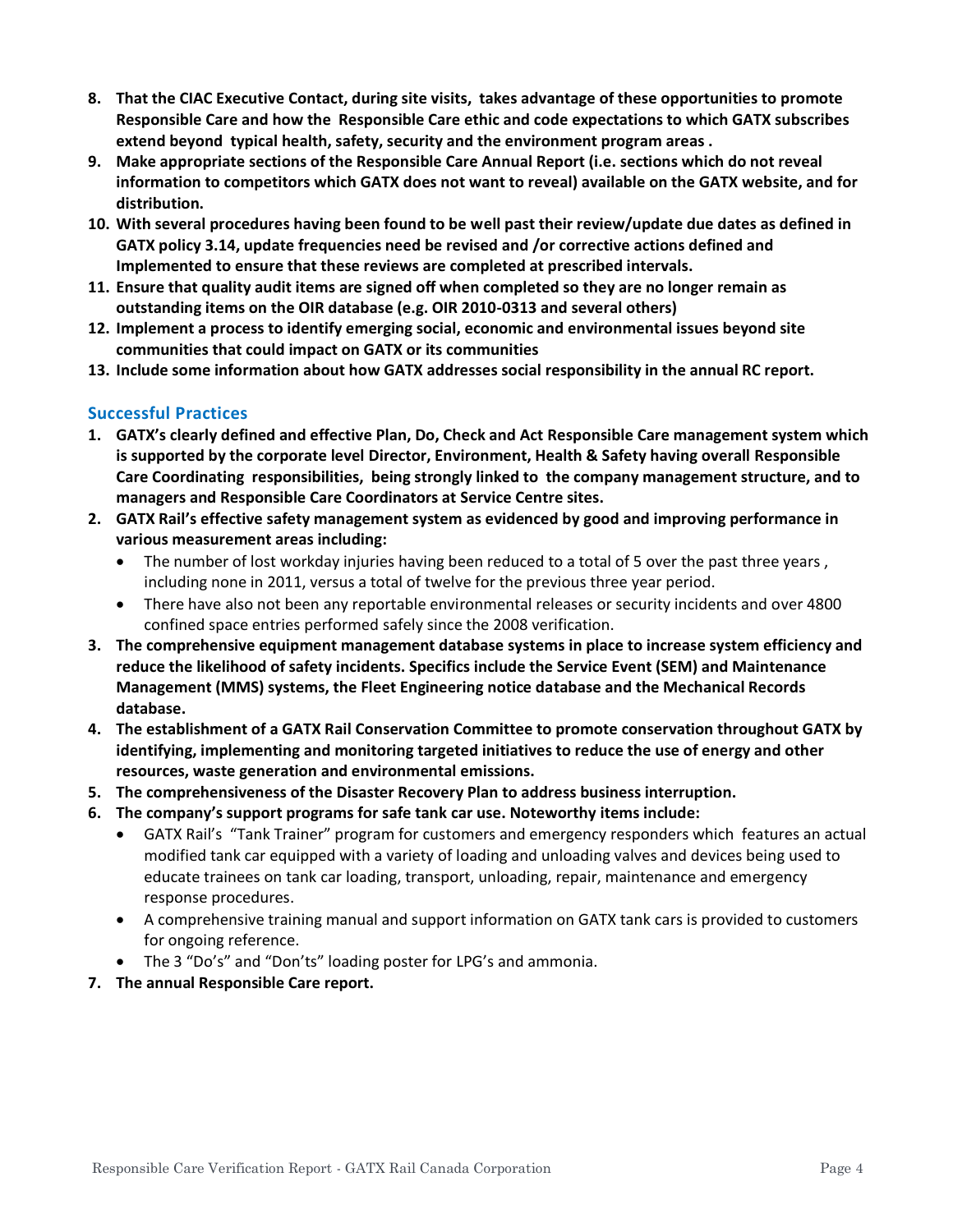# 1. INTRODUCTION

## 1.1 About Responsible Care Verification

As a transportation partner of the Chemistry Industry Association of Canada (CIAC),the most senior executive responsible for GATX Rail's operations in Canada attests annually to CIAC and its peers that the company's operations conform to the expectations contained in the Responsible Care Model for Transportation Partners and are guided by *Responsible Care Ethic and Principles for Sustainability*. Verification is designed to confirm, for the company's peers in CIAC and the public, the existence of a companywide ethic and management systems which ensure that the principles and specific requirements of the Responsible Care Model are not only in place but are also practised and continuously improved within the organization.

### *The Responsible Care® Ethic and Principles for Sustainability*

*We are committed to do the right thing, and be seen to do the right thing.*

*We dedicate ourselves, our technology and our business practices to sustainability - the betterment of society, the environment and the economy. The principles of Responsible Care® are key to our business success, and compel us to*:

- work for the improvement of people's lives and the environment, while striving to do no harm;
- be accountable and responsive to the public, especially our local communities, who have the right to understand the risks and benefits of what we do;
- take preventative action to protect health and the environment;
- innovate for safer products and processes that conserve resources and provide enhanced value;
- engage with our business partners to ensure the stewardship and security of our products, services and raw materials throughout their life-cycles;
- understand and meet expectations for social responsibility;
- work with all stakeholders for public policy and standards that enhance sustainability, act to advance legal requirements and meet or exceed their letter and spirit;
- promote awareness of Responsible Care, and inspire others to commit to these principles.

As an element of this commitment to Responsible Care, GATX Rail must, every three years, participate in an external verification intended to:

- 1. Provide the Executive Contact with an external perspective when assessing if the company is indeed meeting the intent of the Responsible Care Model, along with advice on areas that may require attention;
- 2. Identify opportunities for assisting the company when benchmarking its own practices and performance against those of its peers, thus supporting continual improvement;
- 3. Contribute to the credibility of Responsible Care amongst company personnel and stakeholders, as well as the stakeholders of the broader industry;
- 4. Identify successful company practices that can be promoted to peers in the CIAC membership; and
- 5. Support the identification of areas of common weakness so that collective tools and guidance can be developed to improve performance in those areas across the CIAC membership.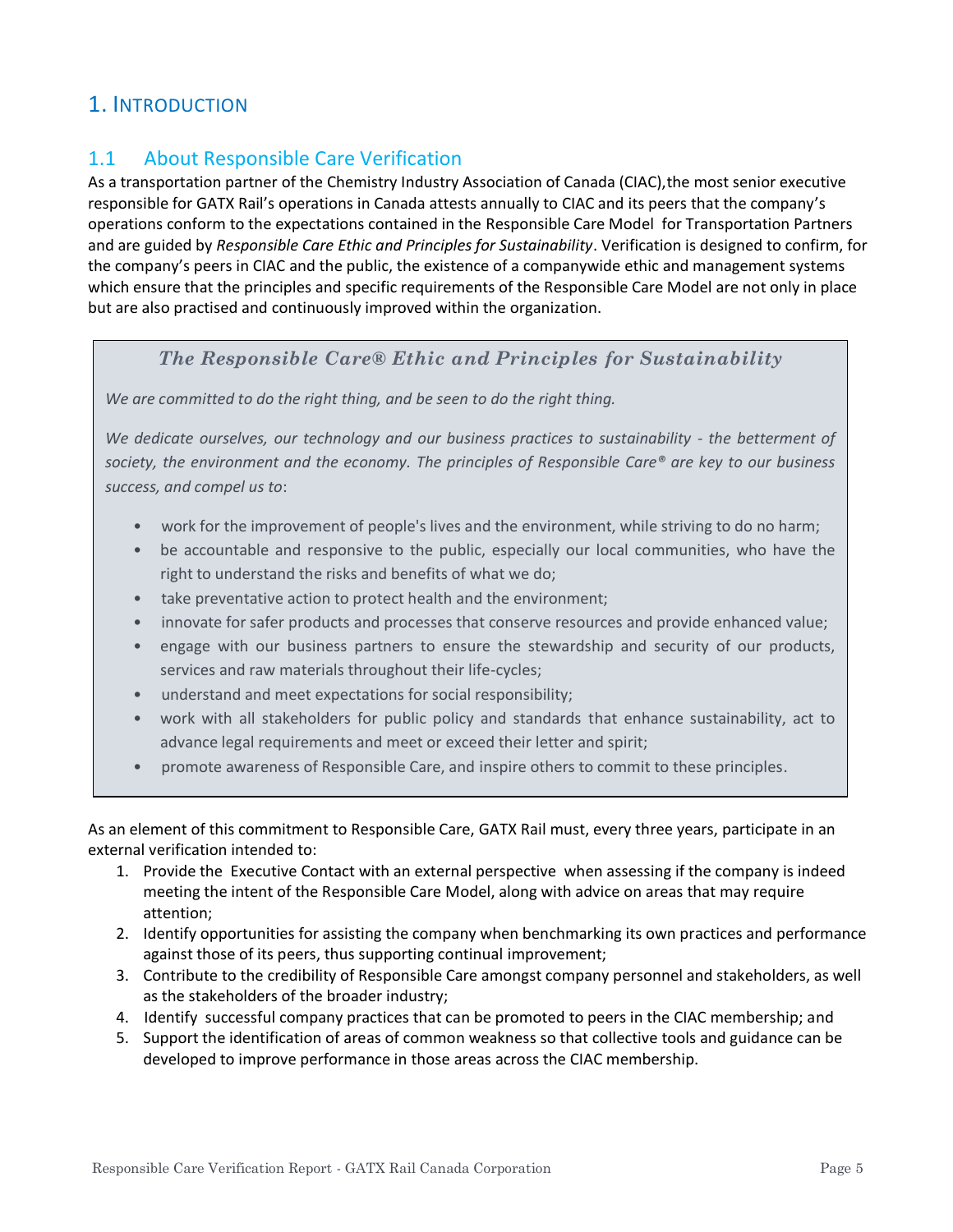Verification is conducted according to a common protocol, developed by the association's members and others, including several critics of the chemical industry. The verification is conducted by a team consisting of:

- One or two Knowledgeable industry experts with experience in Responsible Care;
- A representative of the public at large (usually with a public interest background and with experience in Responsible Care gained from serving on the CIAC's National Advisory Panel) and
- One or more representatives of the local communities where the company's facilities are located.

Once completed, the Verification Report is made publicly available through the CIAC website [\(www.canadianchemistry.ca\)](http://www.canadianchemistry.ca/). GATX Rail Canada Corporation is also is expected to share the report with interested persons in its communities and other stakeholders as part of its ongoing dialogue processes.

Additional information on Responsible Care and / or the verification process can be found at the CIAC website [www.canadianchemistry.ca,](http://www.canadianchemistry.ca/) or by contacting the Responsible Care staff at CIAC at [glaurin@canadianchemistry.ca](mailto:glaurin@canadianchemistry.ca) or (613)237-6215 extension 233.

## 1.2 About GATX Corporation Rail Canada Inc.

GATX Corporation Rail Canada Inc., headquartered in Montreal, is a division of Chicago, Illinois headquartered GATX Corporation, a specialized finance and leasing company providing railcars and related services to customers worldwide*.* Full service leasing of railcars is the most significant product provided by GATX Corporation Rail. In addition to being the largest lessor of tank cars worldwide, GATX Corporation Rail leases railcars serving the coal, minerals, lumber, intermodal, steel, plastics and agricultural markets. Leased rail tank cars are used for the shipment of liquefied gases such as propane and liquids including chemicals, petroleum products, food and vegetable oils; hopper cars for the shipment of potash, plastic pellets, sodium chlorate, and other bulk commodities; articulated spine cars for container service; and bulkhead flat cars for lumber. To repair and maintain its fleet, the company operates Service Centers in Montreal, Quebec; Sarnia, Ontario; Moose Jaw, Saskatchewan; and Red Deer, Alberta. There are also three Mobile Repair Units for performing minor repairs, located in Quebec City, Quebec; Clarkson, Ontario; and Edmonton, Alberta. The range of railcar services provided includes cleaning, regulatory testing and qualifying, repairing, lining and painting. GATX Rail has approximately 185 employees in Canada, 50 of which are based in Montreal and 30 in Sarnia. For additional information visit the GATX website at: [http://gatx.com.](http://gatx.com/)

## 1.3 About This Verification

The verification of GATX Rail was conducted on April 16th, 17<sup>th</sup> and 18<sup>th</sup>, 2012 and included team visits to their Montreal East, Quebec and Sarnia, Ontario facilities. The verification team also conducted interviews with other company personnel during our verification planning meeting visit to GATX Rail's Chicago Corporate Headquarters on February 1st, 2012. During the course of the verification, the team had the opportunity to interact with a wide range of company personnel. Attachment 2 contains a list of those individuals interviewed and their affiliations.

This was the third verification exercise completed for GATX Rail. The last verification was completed on February 26, 2009.

| <b>Name</b>         | <b>Affiliation</b>                        | <b>Representing</b>             |  |
|---------------------|-------------------------------------------|---------------------------------|--|
| Alec Robertson      | <b>CIAC -Industry Consultant</b>          | Team Leader                     |  |
| David Powell        | University of Toronto                     | Public-At-Large Verifier        |  |
| Jean-Pierre Couture | Railway Association of Canada (RAC)       | <b>Montreal East Community</b>  |  |
| Paul Phillips       | Professor, Lambton College School of Fire | Sarnia Community Representative |  |
|                     | <b>Sciences &amp; Public Safety</b>       |                                 |  |

The verification team was comprised of the following individuals.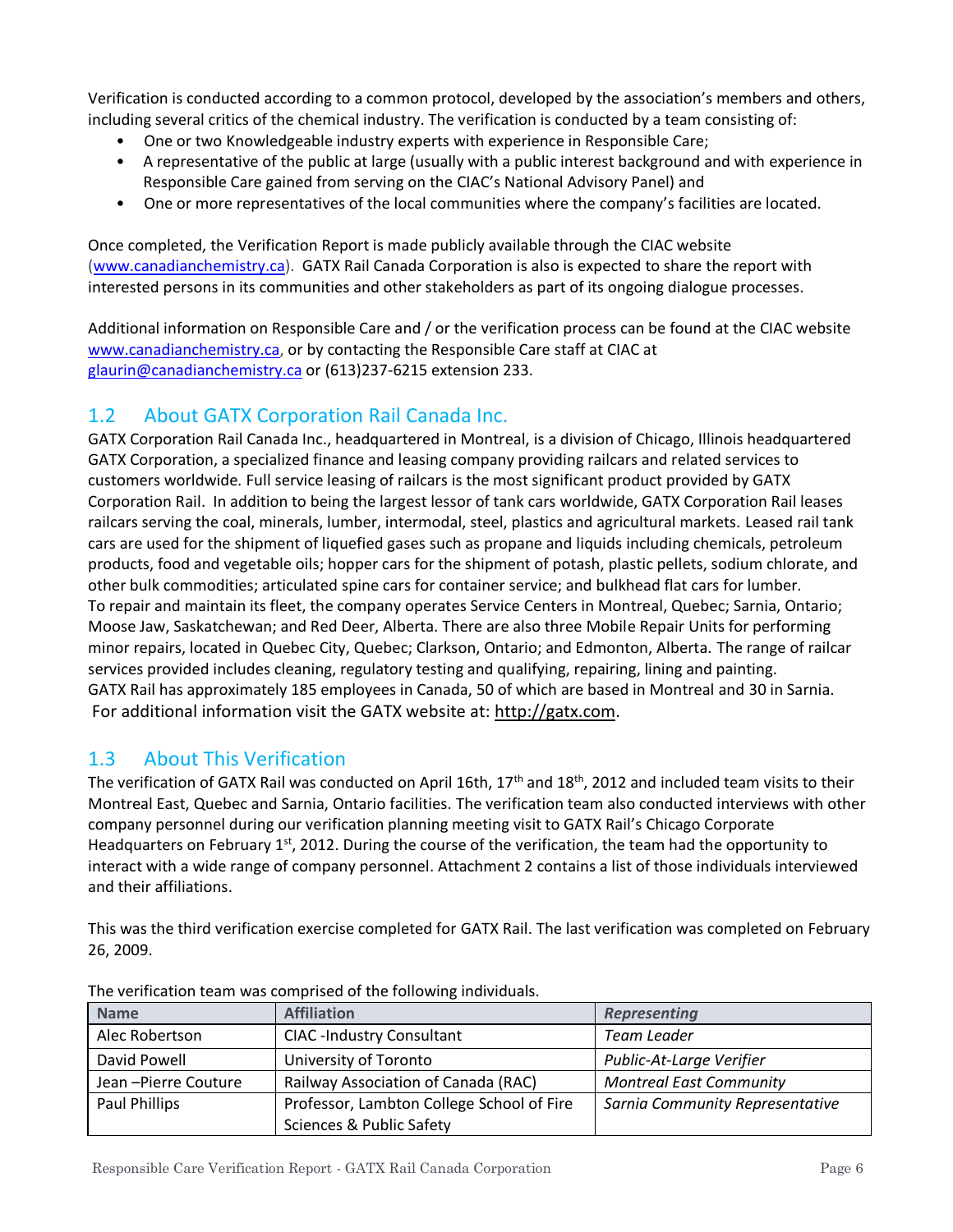# 2. GENERAL FINDINGS OF THE TEAM

The verification was designed to confirm, for the company's peers in CIAC and the public, the existence of a companywide ethic and management systems which ensure that the principles and specific requirements of the Responsible Care Model for Transportation Partners are not only in place but are also practised and continuously improved within the organization. While considering all aspects of the Responsible Care Model, during this verification, the team placed an emphasis on conducting a more in-depth examination of the company's waste management and minimization improvement initiatives.

In communicating its observations, the verification team will make repeated reference to the following categories of observations:

- 1. **Findings Requiring Action** document instances where the verification team observes specific company actions (or the absence of company actions) which are inconsistent with the detailed codes and benchmark and collective expectations contained in the Responsible Care Model for Transportation Partners. Where possible, the verification team will communicate, based on their experience and judgment, why it is inconsistent and how the observation relates back to a possible gap in the expected management system and / or the ethic and principles underpinning company actions. The team may also provide advice on how the situation might be responded to.
- 2. **Works in Progress** document instances where the verification team has observed the company self-initiating actions in response to identified gaps and deficiency arising from other internal or external audit and review activities, or where the company has self-initiated important improvement opportunities.
- 3. **Successful Practices** document instances where the team believes the company has taken actions that strongly support sustained excellence in performance, and which should be communicated throughout the CIAC membership.
- 4. **Improvement opportunities** identify instances where the verification team has observed company actions and decision making as being largely consistent with the expectations detailed in the Responsible Care Model for Transportation Partners, but for which the team is of the opinion that the company could support further improvement by considering alternate or additional benchmarks when undertaking its planning and decision making.

The verification team's observations of how the company has addressed the Responsible Care Model for Transportation Partners are as follows:

## 2.1 Follow up of Findings in Last Verification Report

The team reviewed how the company addressed the findings requiring action and opportunities for improvement cited by the previous verification team in their report to the company.

A summary of the findings from the previous report was distributed to senior management and reviewed by service centre management and employees. Action plans to address the findings were developed and implemented by the company's corporate environment, health and safety staff, in conjunction with facility Responsible Care Co-ordinators. Action plan items were entered into GATX's PeopleSoft EH&S compliance tracking system following its implementation in early 2011. Action item completion due date reminders were subsequently issued at defined intervals to those responsible until assigned items were completed. The team is of the opinion that the company is meeting the relevant Responsible Care expectations in this regard.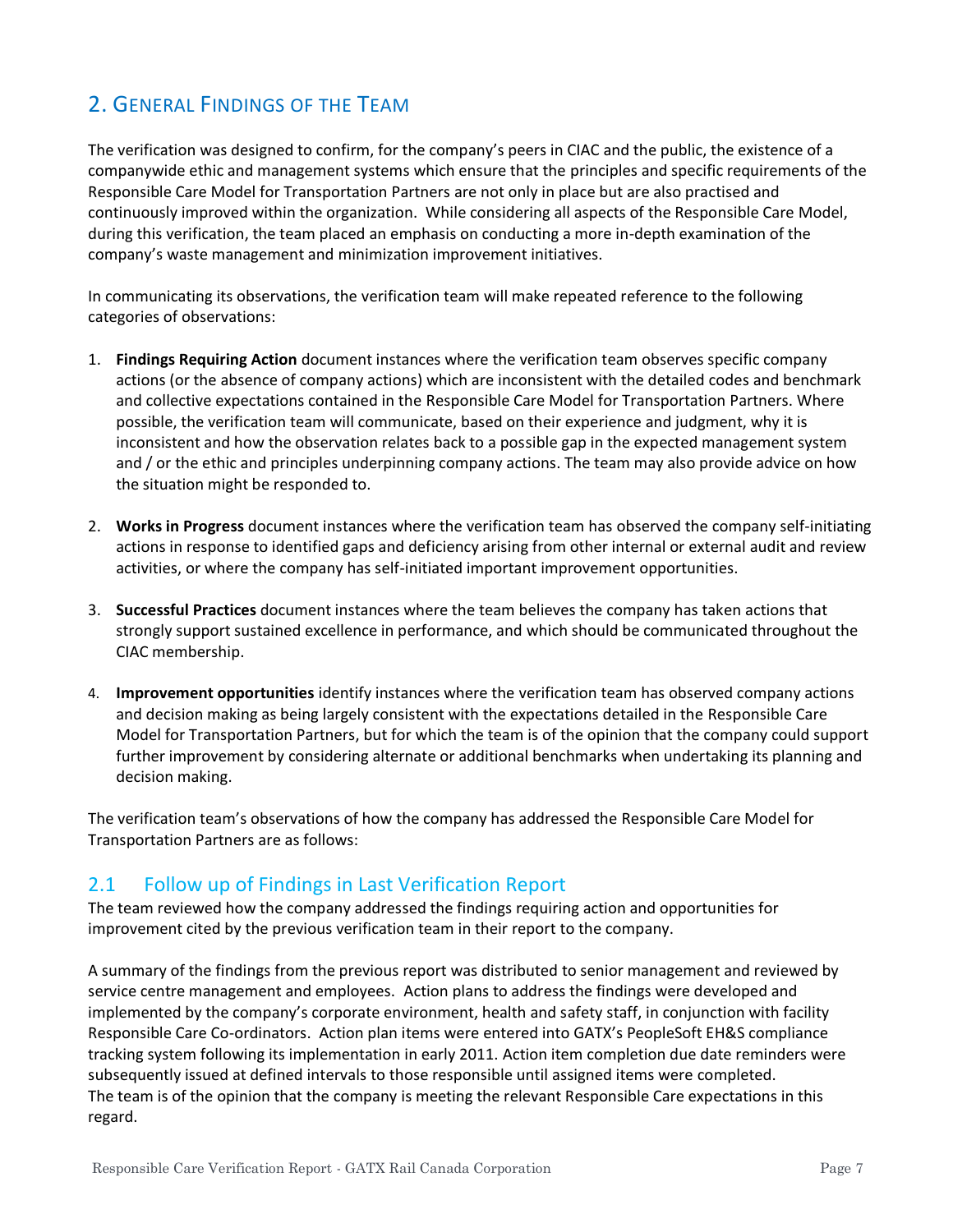# 2.2 Response to Incidents and Concerns since the last Verification

Since the way in which unplanned situations are handled shows the influence of the Responsible Care ethic and responsiveness of the management system, the team looked at the issues, incidents and concerns that have arisen since the last verification and how the company has handled them. Some of these may be covered under individual topics below, as noted.

It is the policy of GATX Rail that all incidents are thoroughly investigated to determine root cause in accordance with the company's corporate incident investigation procedure, corrective actions to prevent recurrences are identified and implemented and that incidents are documented per regulatory requirements. This program identifies injury classifications including work related injuries, illness or near misses, property damage, environmental releases, or security breaches/threats. Procedures used for treating injured employees, notifying management, investigating and reporting , identifying and implementing corrective follow-up and communications to management and employees are also defined. Incident reports are shared between sites with the corporate EHS Department ensuring that transferrable learning experiences, system improvements etc. are applied at across the organization. Incidents and the learnings from them are also discussed during the monthly teleconferences held between various organizational groups and management.

Facility Environment, Health and Safety (EHS) Managers and/or Responsible Care Coordinators (RCC) are responsible for staying current with applicable Provincial and local regulations and codes, and incorporating this knowledge into the facility program. These managers are responsible for managing and administering program implementation at the facility and for providing input into the development and maintenance of the overall program. The corporate EHS Department oversees the program, reviewing each Incident Investigation Report for completeness, accuracy and the appropriateness of corrective actions, collecting incident data, summarizing, analyzing and reporting data and trends. They also identify and oversee the implementation of continuous improvement initiatives.

Since the November, 2008 verification there have been five occurrences of injury where employees required time away from work to recover versus a total of twelve for the previous three year period. No lost workday cases occurred in Canadian operations during 2011. Recordable incident rates for Canadian operations have also continued to trend downwards since the 2008 re-verification. There have been no reportable environmental releases or security incidents for Canadian operations since the 2008 Re-verification.

An incident prevention program named "**SAFESTART"** is currently being trialed at a US Service Centre location to assess its potential to facilitate ongoing continuous improvement in injury rates.

The team is of the opinion that code expectations in this area are being appropriately addressed.

#### *Works in Progress*

- **Expedite evaluation of the behavior based "SAFESTART" pilot program in progress at the time of this Reverification.**
- **Implement the "Five Why" incident root cause analysis process as currently planned.**

#### *Improvement Opportunity*

• **With an ageing workforce and a receptivity to improvements in safety practices by workers at both visited sites, explore a fitness for work program that best protects employees from physical injuries, particularly back injuries. Get professional advice on the best approach(es) -e.g. strength versus flexibility; assessment of where employees are at with respect to fitness for work.**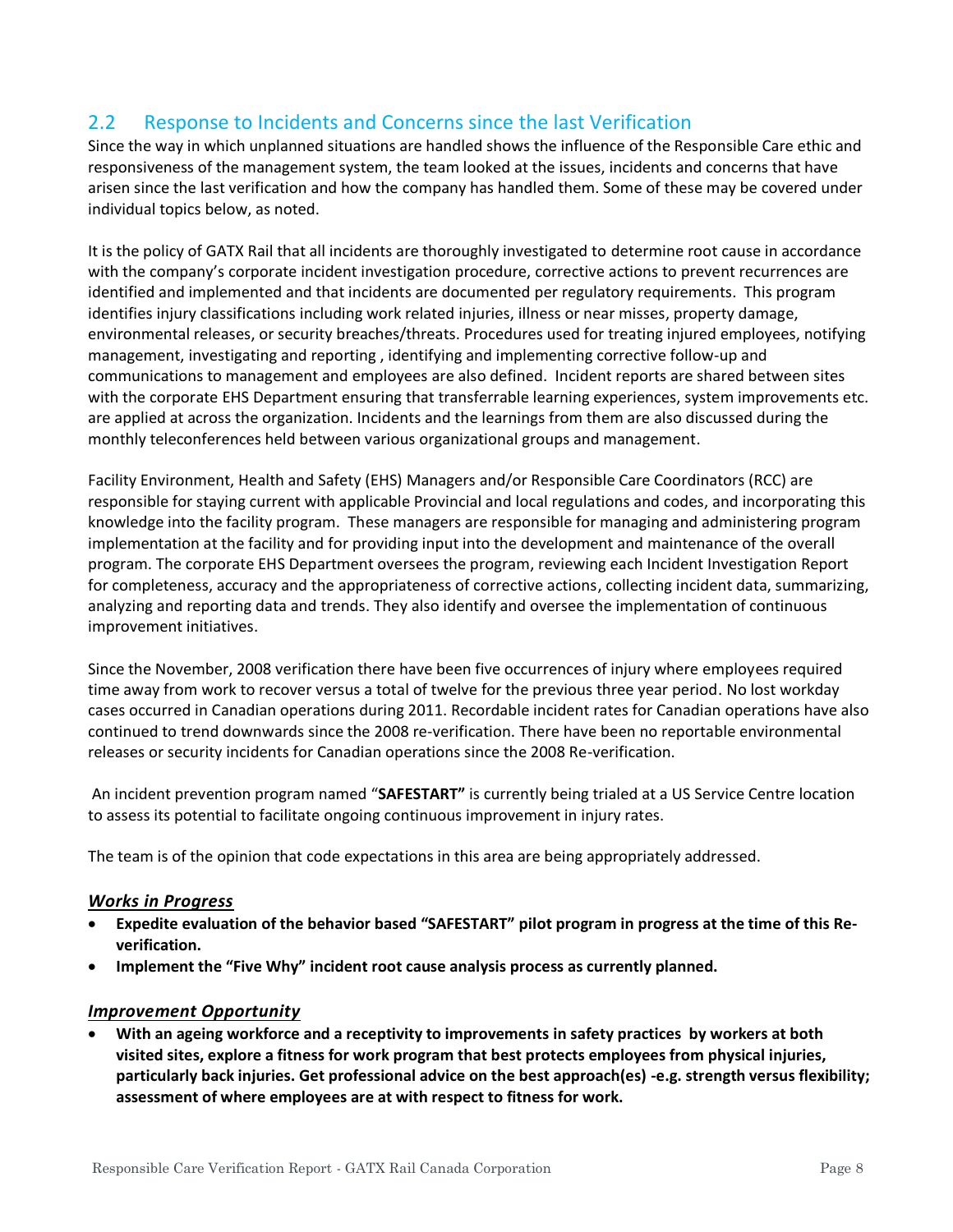## 2.3 Performance Measures

The 'check' step of a management system is the part that shows the effectiveness of the system, and a key question is: "What does the company check as its indicator of performance?" For a few items – injuries, train accidents, fuel efficiency, non-accident releases and TransCAER events – CIAC specifies measures for reporting under Responsible Care. Most other areas are left to the discretion of each transportation partner. The team was asked to review and comment on the measures used by the company to track and improve performance. Some of these are covered under specific sections below, but general comments are given here.

The primary performance metrics that GATX tracks to measure progress towards Responsible Care goals and objectives, are included in the categories of health and safety; environment; stakeholder communications; and security. Lagging indicator information gathered from root cause analyses of incident reports is classified into a wide variety of categories which are sorted to identify common causes where improvement opportunities exist. Similarly, railcar defects identified during equipment servicing and inspections are recorded and analyzed to identify areas for improvement.

With the railcar maintenance industry being relatively small, external comparison data is not readily available, resulting in internal benchmarking vs. historical results being the primary means for measuring performance. An ongoing improving performance trend vs. several metrics was observed during the Re-verification.

Performance metrics for GATX Transportation Tank Maintenance Facilities include:

- Number of injuries per 200,000 hours worked (i.e., lost time, medical aid, and restricted work);
- Number of equipment or process incidents (e.g., fire, loss of containment, etc.);
- Number of hazardous material spills:
- Volume of hazardous material effluents to water sources;
- Volume of hydrocarbon emissions to air;
- Volume of hazardous materials to air;
- Quantity of hazardous waste generated;
- Number of fines or penalties;
- Number of TransCAER and Public Events.

The team is of the opinion that Management systems are in place within GATX to comply with code expectations in this area.

#### *Improvement Opportunity*

• **Utilize information from the "SAFESTART" and/or other behavior based safety programs as leading indicators to proactively identify occupational health & safety performance improvement opportunities.**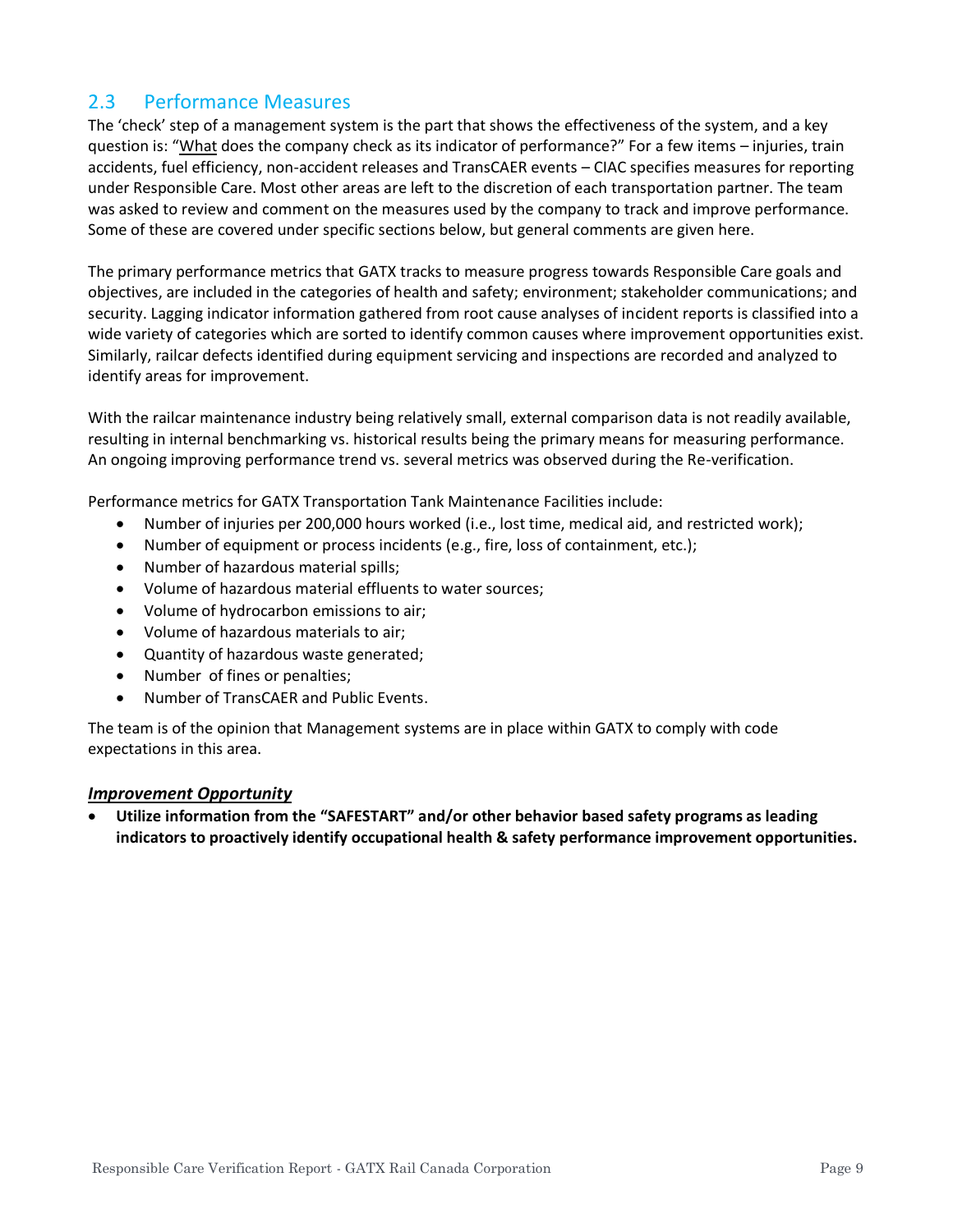# 3. TEAM OBSERVATIONS CONCERNING SPECIFIC MANAGEMENT SYSTEMS

## 3.1 Operations Safety

The team looked at how the hazards and risks from potential episodic ('sudden') incidents are identified and controlled throughout the company's operations, including awareness and understanding of the methods used for assessment and the techniques for hazard control, and how these are applied and kept current.

Graham Cooper, the CIAC Executive contact is also responsible for all GATX Rail North American Service Centers. Railcar maintenance and inspections are primarily for the GATX fleet but they do some work for others. All but Sarnia are full-service facilities. The railcar testing, inspection and maintenance protocols are regulated by AAR (Association of American Railroads) with their requirements also being accepted in Canada. In addition to tank inspections per HM183 regulatory requirements, service work includes the cleaning of residuals and flaring of residual gases, repair of dents or punctures, tank painting and lining (anti-corrosion or food grade). With this work involving frequent tank entries, rigorous confined space entry procedures, personal protective equipment and work management processes are in place.

Scheduling of maintenance for the leased railcar fleet is a sophisticated process involving actual scheduling and determination of what needs to be done. A Service Event Management system (SEM) is used to manage railcars coming to service centers. Data regarding what the service the car was in, residue it could contain, work to be done etc. is used to ensure that the car is routed to a facility capable of performing all work and handling potential residues. A Maintenance Management System then tracks each car through the shop and what was done, including labour, materials used etc. for costing and ensuring that everything is completed as required with a final inspection to verifying completion of all aspects at the end.

Comprehensive assessments of the environmental, health and safety risks are performed at all GATX Rail railcar maintenance and repair operations at least every 3 years. The most recent assessments were carried out in 2011 by GATX Rail EHS&S staff, assisted by location EHS&S managers. This included reviewing operations, programs, procedures and incident data to identify all potential hazardous activities, deviations and existing safeguards. Consequences based on incident data since 2005 were summarized and reviewed. Worst case consequences were also determined for various operations and scenarios and areas, improvement identified and follow up action plans are being tracked through completion in the Opportunity Improvement Report (OIR) database.

Other formal and informal methods of continually identifying hazards by facility operating employees, supervisors, EHS&S staff and other managers include:

- o During ongoing operations;
- o Regular gang box meetings;
- o Regular facility Safety Committee meetings;
- o Specific and general EHS&S inspections;
- o Discussions during regular and special employee safety meetings; and
- o Incident and near miss investigations.

Many facility hazards are investigated and corrected locally. Significant hazards that may have applicability to other facilities are discussed during the regular monthly EHS&S staff teleconference. Others are presented to Corporate EHS&S staff for resolution. There is also a comprehensive matrix that identifies which commodities can safely be accepted at each service centre for railcar cleaning. Each cleaning operation has a defined process which must be followed. Corporate EHS&S staff also conducts routine audits with recommendations for improvement.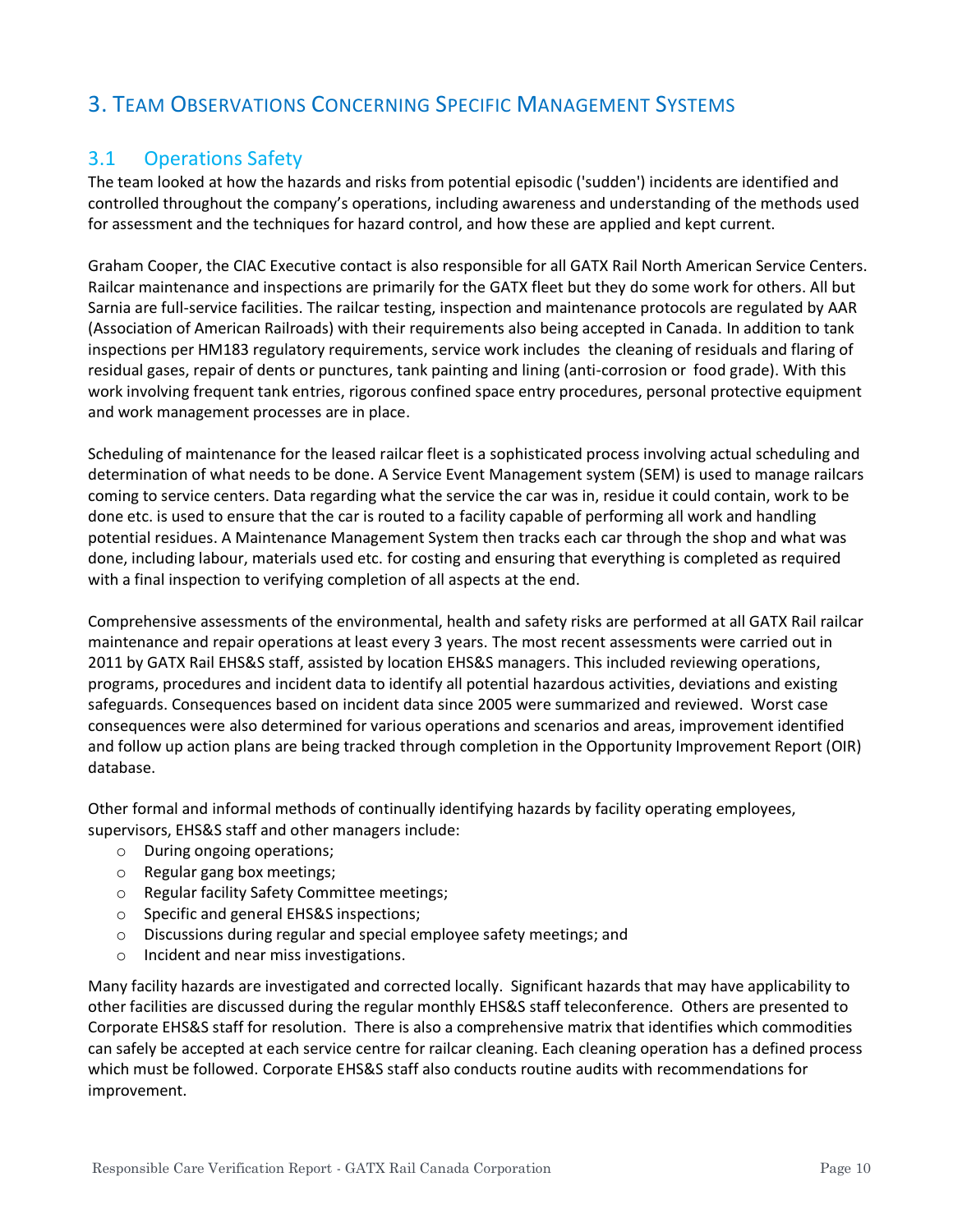Formal worker job training programs are in place with implementation of initial and refresher training tracked on a database management system.

A corporate Management of Change procedure QP -011 is in place to identify and mitigate risks resulting from other than "like for like" facility changes. However, the team found that a formal Management of Change was not carried out for the new vacuuming unit project in Montreal. It was also found that the Management of Change procedure does not address changes in management to ensure that health, safety and environmental knowledge and responsibilities are effectively transferred.

With the exception of the following Finding Requiring Action, code expectations in this area are considered to be appropriately addressed.

#### *Finding Requiring Action*

• **Complete a management of change review for the vacuuming unit project in Montreal. Determine why it was concluded that such a review was not required, and implement corrective actions necessary to prevent recurrences. Review the definition of what constitutes a change with respect to "replacement in kind" in QP-011 – it should meet the "like for like" criterion.**

#### *Works in Progress*

- **Complete, as currently planned, the training of identified trainers on EH&S training program delivery.**
- **Complete, as currently planned, the training of all supervisors and managers on the revised Incident Reporting and investigating procedure.**

#### *Successful Practices*

- **i) GATX Rail's effective safety management system as evidenced by good and improving performance in various measurement areas including:** 
	- The number of lost workday injuries having been reduced to a total of 5 over the past three years, including none in 2011, versus a total of twelve for the previous three year period.
	- There have also not been any reportable environmental releases or security incidents and over 4800 confined space entries performed safely since the 2008 verification.

Noteworthy continuous improvement items include-

- *The installation of automated grit units for interior blast operations at the Red Deer and Montreal Service Centers which enable grit removal from the inside of railcars by automated means, reducing the potential for back injuries as this grit will no longer have to be shoveled out by hand.*
- *Detailed ergonomic assessments of work tasks to reduce injuries which have resulted in improvements such as stands which enable workers to stand while working on valves.*
- **ii) The comprehensive equipment management database systems in place to increase system efficiency and reduce the likelihood of safety incidents. Specifics include the Service Event (SEM) and Maintenance Management (MMS) systems, the Fleet Engineering notice database and the Mechanical Records database.**

#### *Improvement Opportunities*

- **Revise the buffer zone policy for service centers to include the expectation of ongoing dialogue with local officials to enable proactive response to potential encroachment of non-industrial developments at an early stage when interventions have a higher probability for success.**
- **Include a requirement in the change management system to address changes to personnel who have key roles in ensuring the continuity and implementation of Responsible Care related activities to help ensure that knowledge, expectations and responsibilities are effectively transferred.**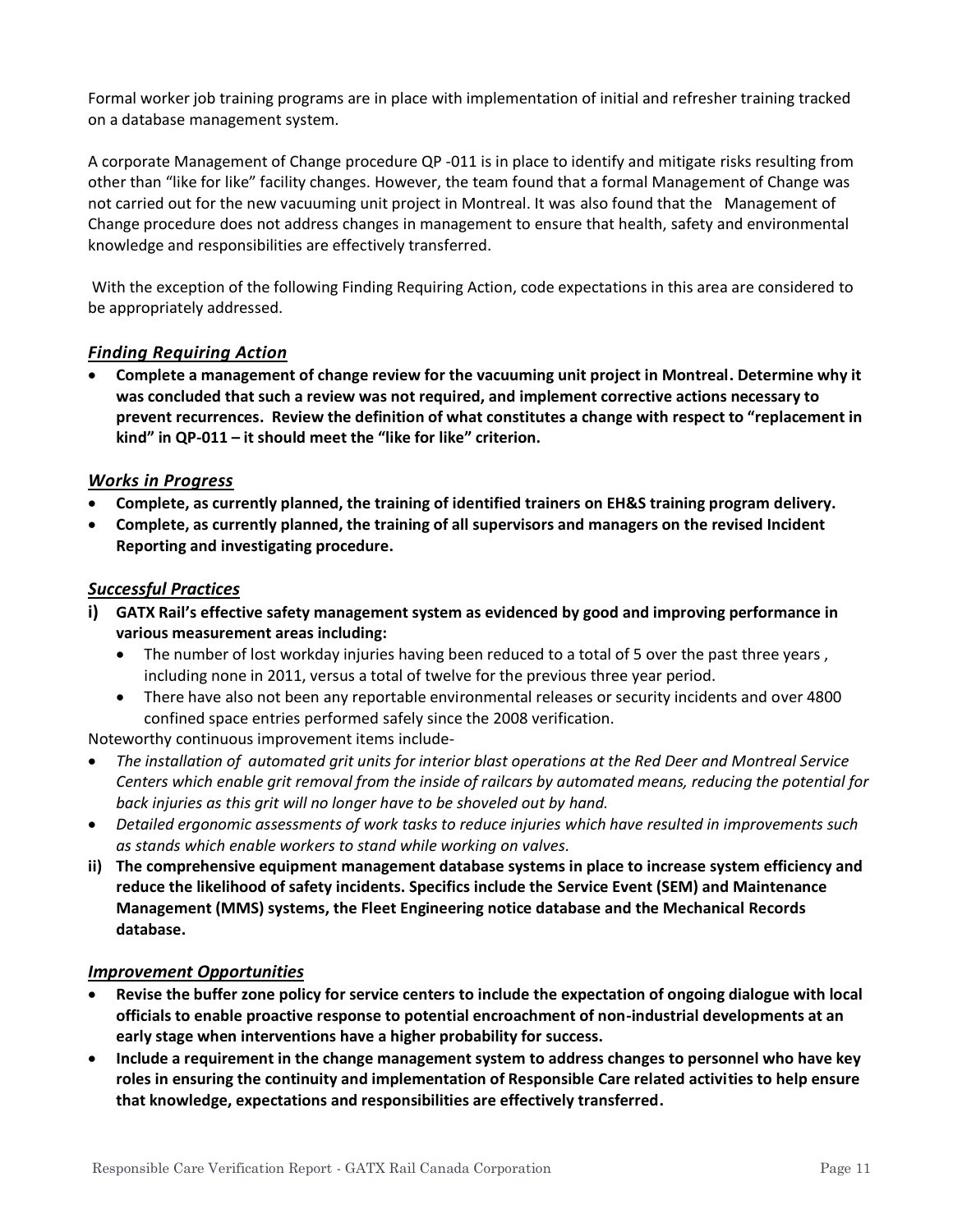# 3.2 Supply Partner Assessments

The team looked at how customers, suppliers, carriers, contractors, etc. are assessed, selected and measured for their performance with respect to meeting the Responsible Care expectations of the company. Rail Cars purchased by GATX are built to AAR specifications. GATX`s Rail`s engineering group are actively involved with this group in the specification development and review processes. Railcar tanks, valves, wheels etc. can only be purchased from AAR approved manufacturers who are subject to AAR`s approval inspection process.

A comprehensive supplier audit process is in place as follows:

- o Materials supplier audits, administered by GATX Rail`s Manager of Materials / Director of Quality Assurance is in place to evaluate their ability to provide materials to agreed-upon standards of quality and workmanship.
- o Subcontractors audits are performed to evaluate the provider's ability to provide services to agreedupon standards of quality and workmanship.
- o The Director of Environmental Affairs performs EH&S audits on primary Contract Maintenance Providers prior to approval, and then at least every 3 years.

The above audits include verifying the qualifications of the supplier's employees with GATX providing the supplier / subcontractor with a written account of audit results.

The Montreal site`s hazardous material carrier assessment process was locally developed with the scope limited to driver performance.

The team is of the opinion that code expectations in this area are being appropriately addressed.

#### *Improvement Opportunity*

• **Upgrade the process to assess and monitor the performance of carriers delivering hazardous materials to and from all facilities (e.g., paints and solvents, and wastes transported by contracted waste management service providers) to include all relevant expectations in CIAC's motor carrier assessment protocol.**

## 3.3 Environmental Protection & Resource Conservation

The team looked at the company's history, projections and plans for reducing emissions, both through reductions in direct emissions from facilities and equipment and through energy efficiency/intensity improvements.

Annual emission, waste reduction and energy reduction plans are developed for each site. These plans define improvement projects and other facility improvement initiatives for the year. Corporately, GATX Rail has an ongoing initiative to work with their coating suppliers to develop and implement longer life and more environmentally friendly coating materials. As a result, through coating improvements and other initiatives such as reduced thinner usage both VOC and HAP atmospheric emissions have been reduced by an average greater than 25% in the three Canadian Service Centers where railcar coatings are applied (Red Deer, Moose Jaw and Montreal) over the past 5 years .

Significant energy usage reductions have also been made through the installation of high efficiency shop lighting, replacement of furnaces, boilers and compressors with new, high efficiency, units etc. Waste reduction initiatives recently completed or currently being developed or implemented include waste water separation system improvements in Montreal to reduce water usage and the volumes of waste sludge to be disposed of, improved surface cleaning processes for surfaces to be recoated, recycling of wastes for reuse etc. Corporate EHS&S staff perform and maintain a "Hazard and Operability Study of General Facility Environmental Risks" for each site. Risks for identified hazards were calculated based on frequency and severity and prioritized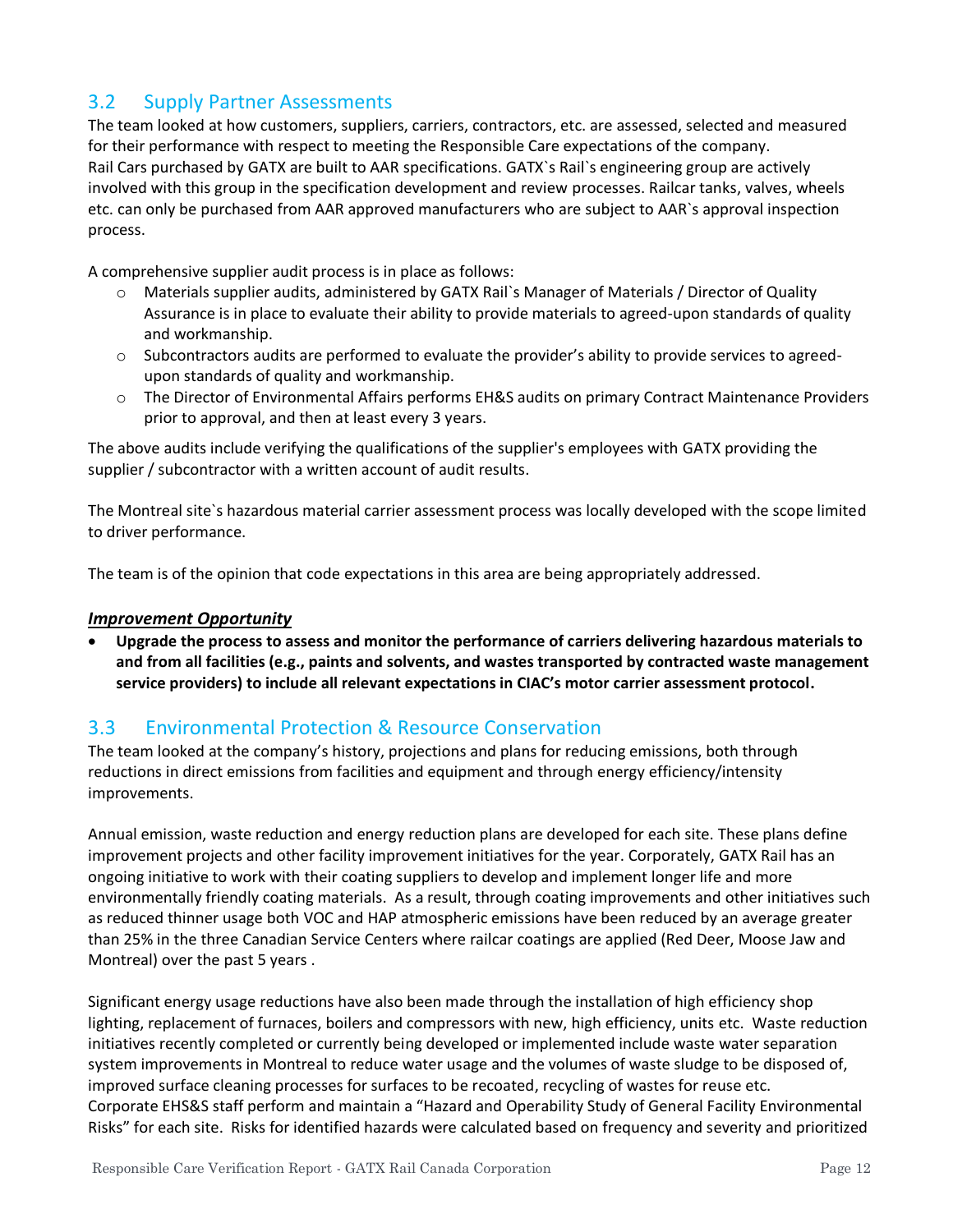into categories for corrective action. Corrective actions for elevated risk categories were identified and implemented. The Director of EH&S and the Responsible Care Manager perform EH&S audits on waste hauler contractors prior to approval, and then at least every 3 years. Environmental audits of preferred scrap yards as required.

In Quebec, GATX and other regional CIAC member and partner companies jointly sponsor the assessment of the hazardous waste sites by a qualified third party service provider using a CIAC recognized protocol. GATX uses a less formal assessment process for reviewing hazardous waste sites used by their Canadian operations outside Quebec. As a benchmarking example, in western Canada, other CIAC member companies generally access hazardous waste site assessments performed by a group named the Western Canada Roundtable. The team is of the opinion that CIAC expectations in this area are being met with one *Improvement Opportunity* as noted below.

#### *Successful Practice*

• **The establishment of a GATX Rail Conservation Committee to promote conservation throughout GATX by identifying, implementing and monitoring targeted initiatives to reduce the use of energy and other resources, waste generation and environmental emissions.**

#### *Improvement Opportunity*

• **It is recommended that GATX, for Canadian regions outside Quebec from which they generate hazardous wastes, participate with other CIAC member and partner companies in joint sponsorships of hazardous waste site assessments.**

#### 3.4 Security

The team looked at how the company assesses and manages potential security threats to personnel, facilities, equipment, etc. throughout its entire transportation system (e.g., yards, terminals, routes, storage locations, etc.) including exposure to diversion of materials for illicit activities such as use as or in production of chemical weapons, explosives or narcotics.

The GATX security program is defined in their Security Policy Manual. Formal Site Vulnerability Analyses (SVAs) have been performed to identify potential security hazards related to the storage of hazardous chemicals on GATX Rail facilities. Facility "Security Plans" and other controls have been implemented for all high security risks. Routine facility security inspections are performed by site staff at prescribed intervals. A security vulnerability re-assessment of the Montreal site vs the American Chemistry Council (ACC) requirements was completed in March, 2012 with the site being classified as a lower risk SVA modified Tier 4 facility.

The GATX Corporation Information Technology (IT) Department is responsible for identifying, analyzing, assessing and controlling security of information systems. Preventive measures included intrusion detection and access controls. Both administrative and technical security controls have been implemented across all levels of the enterprise In order to safeguard GATX information assets. A comprehensive Disaster Recovery Plan is in place to address business interruptions.

The team is of the opinion that code expectations in this area are being appropriately addressed.

#### *Successful Practice*

• **The comprehensiveness of the Disaster Recovery Plan to address business interruption.**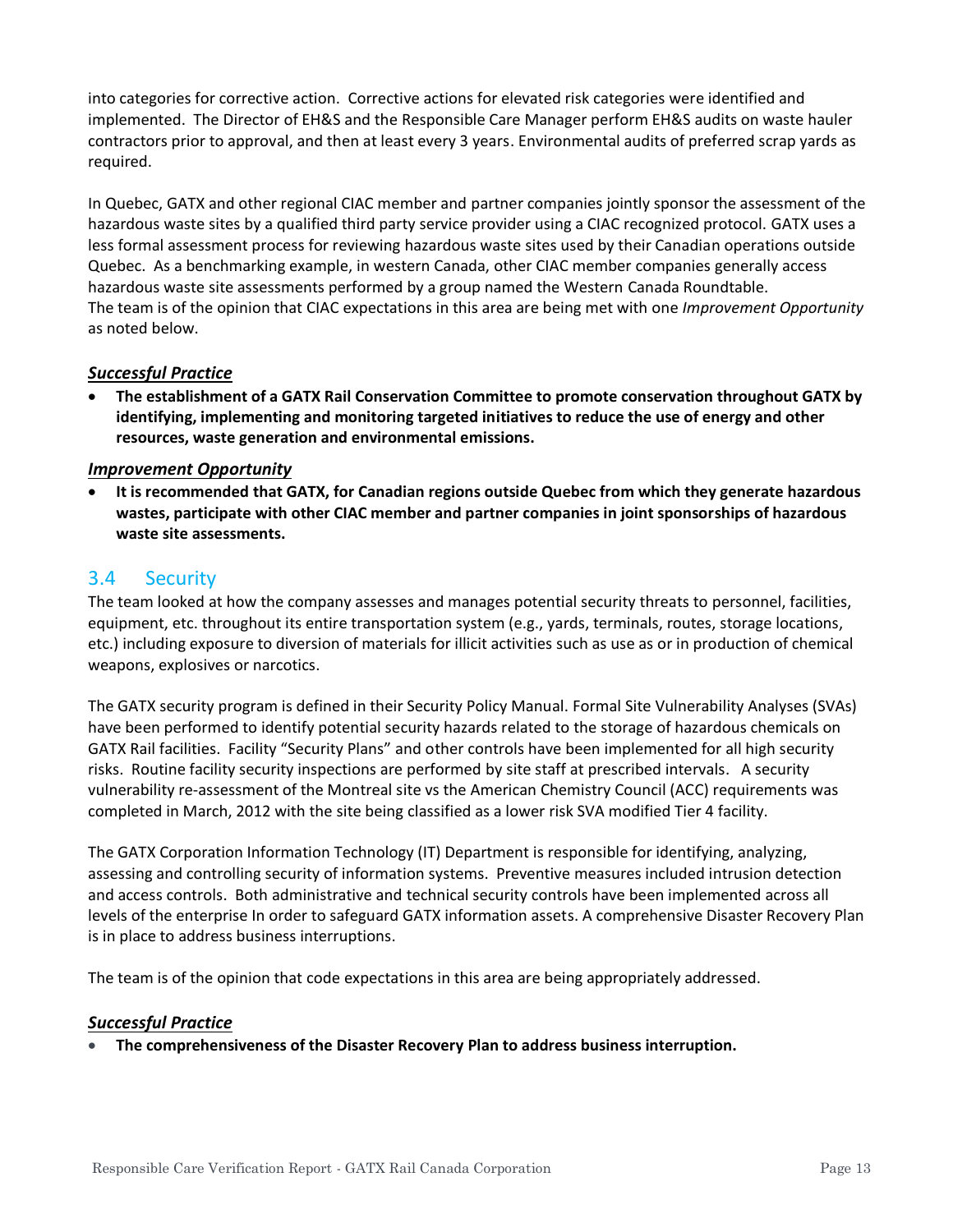# 3.5 Emergency Management & Response/ TransCAER Outreach

The team looked at the company's management system for ensuring appropriate preparedness and response to emergencies throughout the entire transportation system (e.g., yards, terminals, routes, storage locations, etc.), including involvement with local emergency services and other mutual aid processes. How the company is fulfilling its commitments for ensuring that the potentially affected public understands and is prepared for the risks presented by adjacent operations, including outreach and two way dialogue initiatives, was also reviewed.

The company's emergency management and response program and plans defined in the "GATX Corporation Rail Incident Management Procedure". Assessments of potential emergency conditions and scenarios that could occur at North American sites were performed and serve as the basis for specific response plans. All rail service centers have site-specific written "Emergency Response and Contingency Plans" that address all applicable regulations and credible emergency conditions. These local plans provide facility information, guidance on response actions, emergency equipment, and notification requirements. There is a requirement that each facility to hold a minimum of four emergency drills per year, one of which must be a site evacuation. The Montreal site plans and status were reviewed during our visit to that location.

Service centers also have emergency response teams capable of responding to all emergency situations that may arise as well as hazardous response teams capable of responding to releases of hazardous materials on-site. Team membership and training requirements are outlined in the "Emergency Response and First Aid Program". GATX locations are also required to maintain working and communication relationships with third party fire departments, emergency responders, emergency medical providers and community organizations. Where they exist, GATX Corporation Rail facilities also participate in local emergency response (e.g., mutual assistance) organizations and activities.

Should a commodity being shipped in a company railcar be spilled or released, the incident will normally be addressed by professionally trained emergency response teams retained by the customer. However, company personnel are available to provide railcar technical information to assist with the response. The company holds several tank trainer programs each year for customers and emergency responders. This program features an actual modified tank car equipped with a variety of loading and unloading valves and devices, to educate trainees on tank car loading, transport, unloading, repair, maintenance and emergency response procedures. The Montreal site is actively involved with CIAC's Quebec Regional TransCAER Committee and their activities while the Sarnia is minimally involved with their regional group.

The worst credible case scenario at the Montreal site can impact only a couple of fence line neighbours and they have been informed of the risk and response procedures. In Sarnia, they cannot impact any neighbour except the local fire school with whom they have ongoing dialogue. While the Sarnia site has linkages with the local Community/Industry mutual aid association CVECO (Chemical Valley Emergency Control Organization) they were unaware as to whether or not they were potentially impacted by an incident at their nearest industrial neighbour. Similarly, the Montreal site did not have a process in place to maintain an awareness of risks potentially imported to their site from their industrial neighbours.

The team is of the opinion that code expectations in this area are being appropriately addressed with an *Improvement Opportunity* as noted below.

#### *Successful Practice*

#### **The company's support programs for safe tank car use. Examples Noteworthy items include:**

• GATX Rail's "Tank Trainer" program for customers and emergency responders which features an actual modified tank car equipped with a variety of loading and unloading valves and devices being used to educate trainees on tank car loading, transport, unloading, repair, maintenance and emergency response procedures.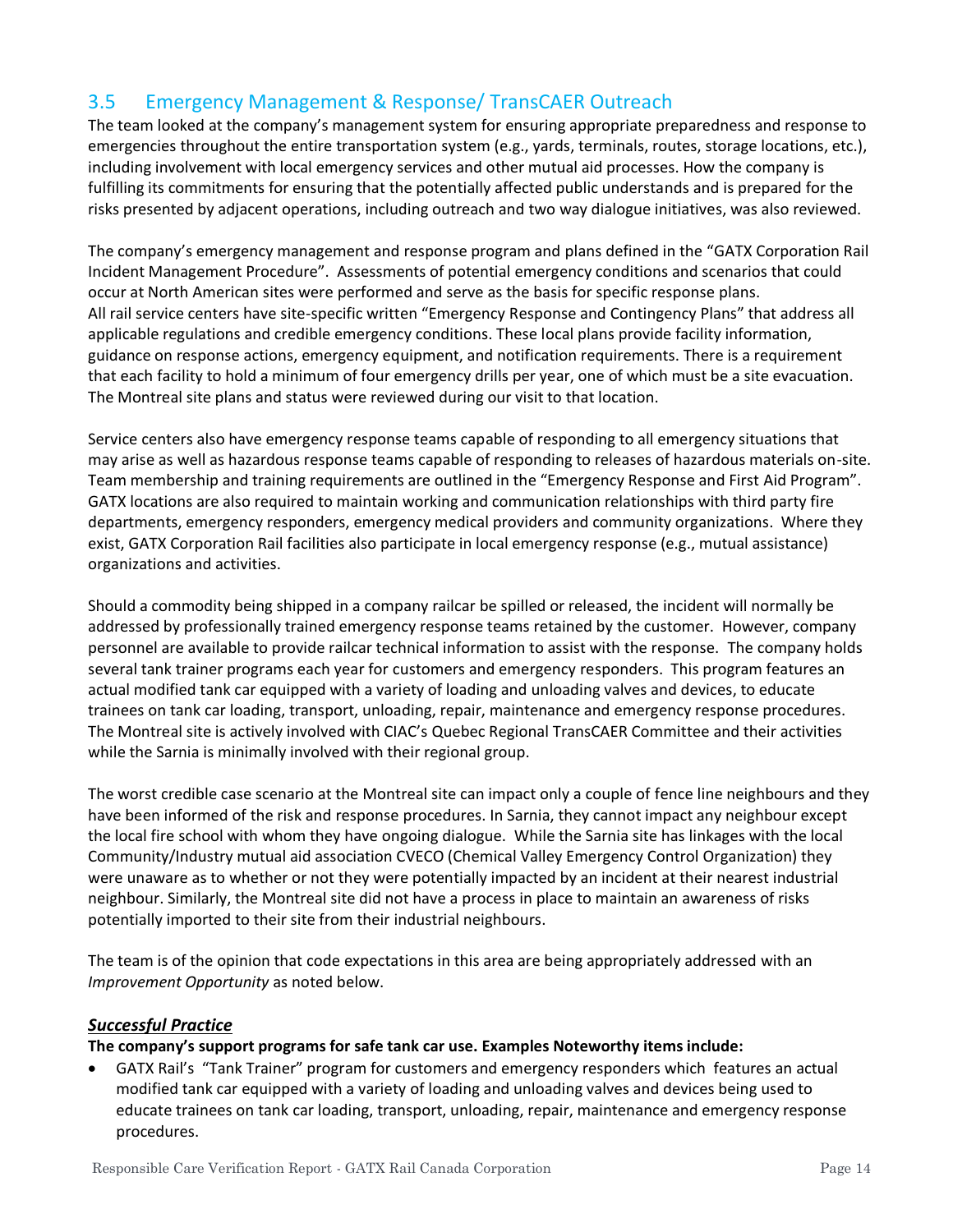- A comprehensive training manual and support information on GATX tank cars is provided to customers for ongoing reference.
- The 3 "Do's" and "Don'ts" loading poster for LPG's and ammonia.

#### *Improvement Opportunity*

#### **Reinforce the current emergency management and TransCAER involvement processes by -**

- Developing and Implementing a process, at all service center locations, for maintaining an awareness of potentially imported risks from industrial neighbours and ensuring that all on-site employees and contractors are aware of the potential impact of external risks and actions to take for their protection.
- Formalizing the minimum expectations for the frequencies of site emergency response plans and exercises for each potential response scenario (e.g. fire, rescue, medical, hazmat security, vapour cloud, man down) and that these exercises include consideration (in the exercises and/ or the debriefing process) of their occurring under various weather conditions (e.g. cold winter night, extreme heat) and times of day/week. It is also suggested that expectations include joint exercises with community responders for response scenarios where they could potentially be involved.
- For service centers other than Montreal, determining and meeting CIAC's expectations for GATX's involvement in their Regional TransCAER committee and its activities.

## 3.6 Promotion of Responsible Care by Name

Throughout the interview process the team checked for evidence that the Responsible Care ethic was visible and at work in the company, guiding the company's judgment, decisions and actions.

The Executive VP & Chief Operating Officer of GATX Corporation, Jim Earl, is engaged in Responsible Care at a high level, and supportive of it as something intrinsic to the company and of value to GATX, not just a program or add-on to other management systems. The CIAC Executive Contact, Graham Cooper, considers Responsible Care as being consistent with the company's overall continual performance improvement initiatives and participates in CIAC's Responsible Care Leadership Group meetings. He subsequently confers with Jay Grove, GATX's Rail's Corporate Director of Environment, Health & Safety on the meeting proceedings.

There are weekly reviews of all key performance indicators and the Executive Contact regularly visits each of the company's railcar service centers. While these visits include environment, health, safety and security discussions with local operations personnel, they are not taken advantage of to proactively promote the corporate Responsible Care ethic that drives these programs.

A Responsible Care orientation package has been prepared for all employees. This is delivered to all new employees and repeated annually for existing employees. Employees interviewed during the Re-verification were generally aware of Responsible Care, in particular how it related to the work they were doing.

At the end of each year a Responsible Care Report is produced which includes a summary of performance data for safety; environment; security; stakeholder communications; and quality assurance, as well as an analysis of annual and historical safety trends.

By clicking on the Responsible Care logo on the GATX Rail subset of the GATX corporate website, access is provided to Responsible Care information and to the CIAC website where current information on Responsible Care in Canada is available.

The team is of the opinion that the Responsible Care ethic underpins the company's actions and decision making processes.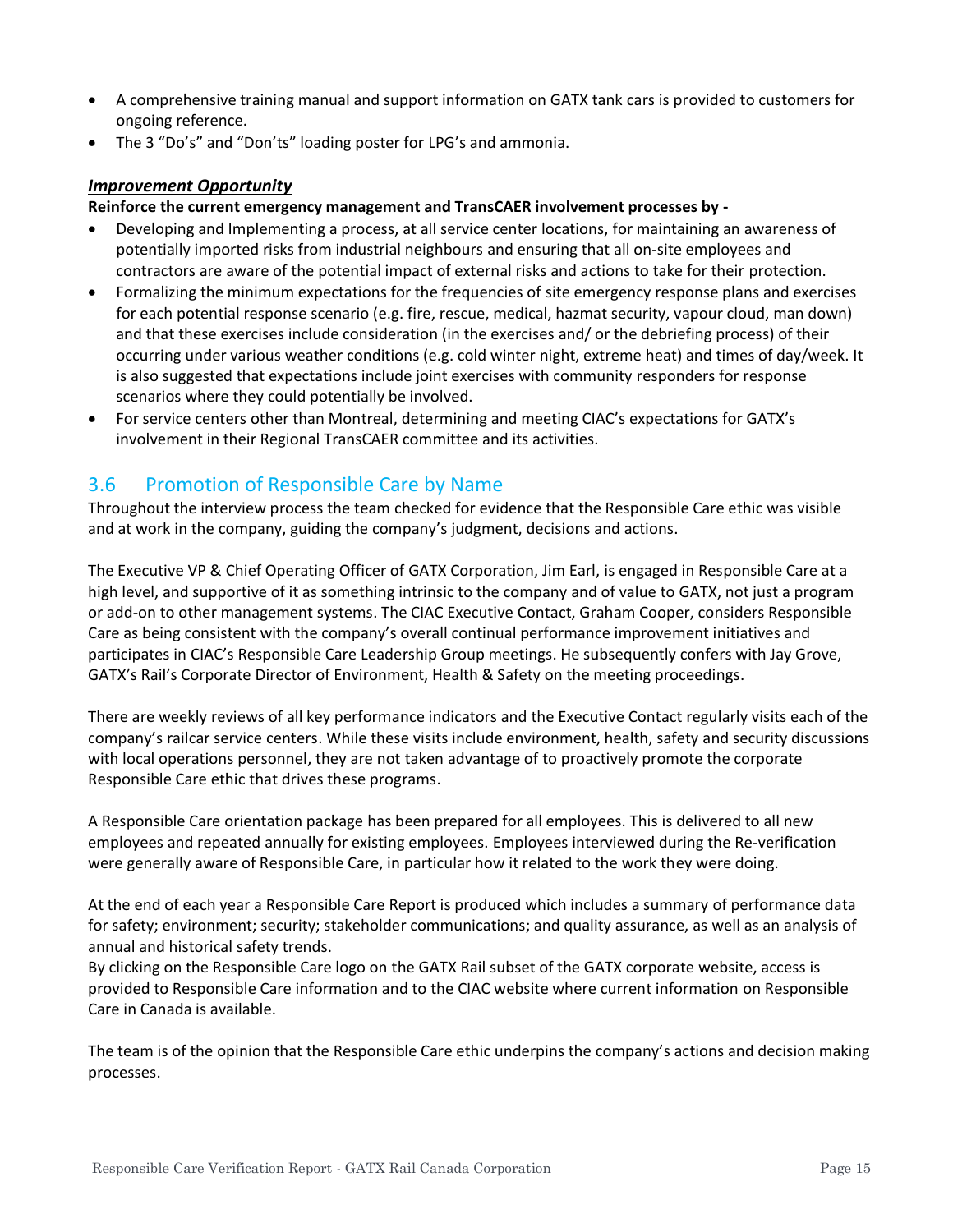#### *Successful Practice*

• **The annual Responsible Care report.**

#### *Improvement Opportunity*

- **That the CIAC Executive Contact, during site visits, takes advantage of these opportunities to promote Responsible Care and how the Responsible Care ethic and code expectations to which GATX subscribes extend beyond typical health, safety, security and the environment program areas .**
- **Make appropriate sections of the Responsible Care Annual Report (i.e. sections which do not reveal information to competitors which GATX does not want to reveal) available on the GATX website, and for distribution.**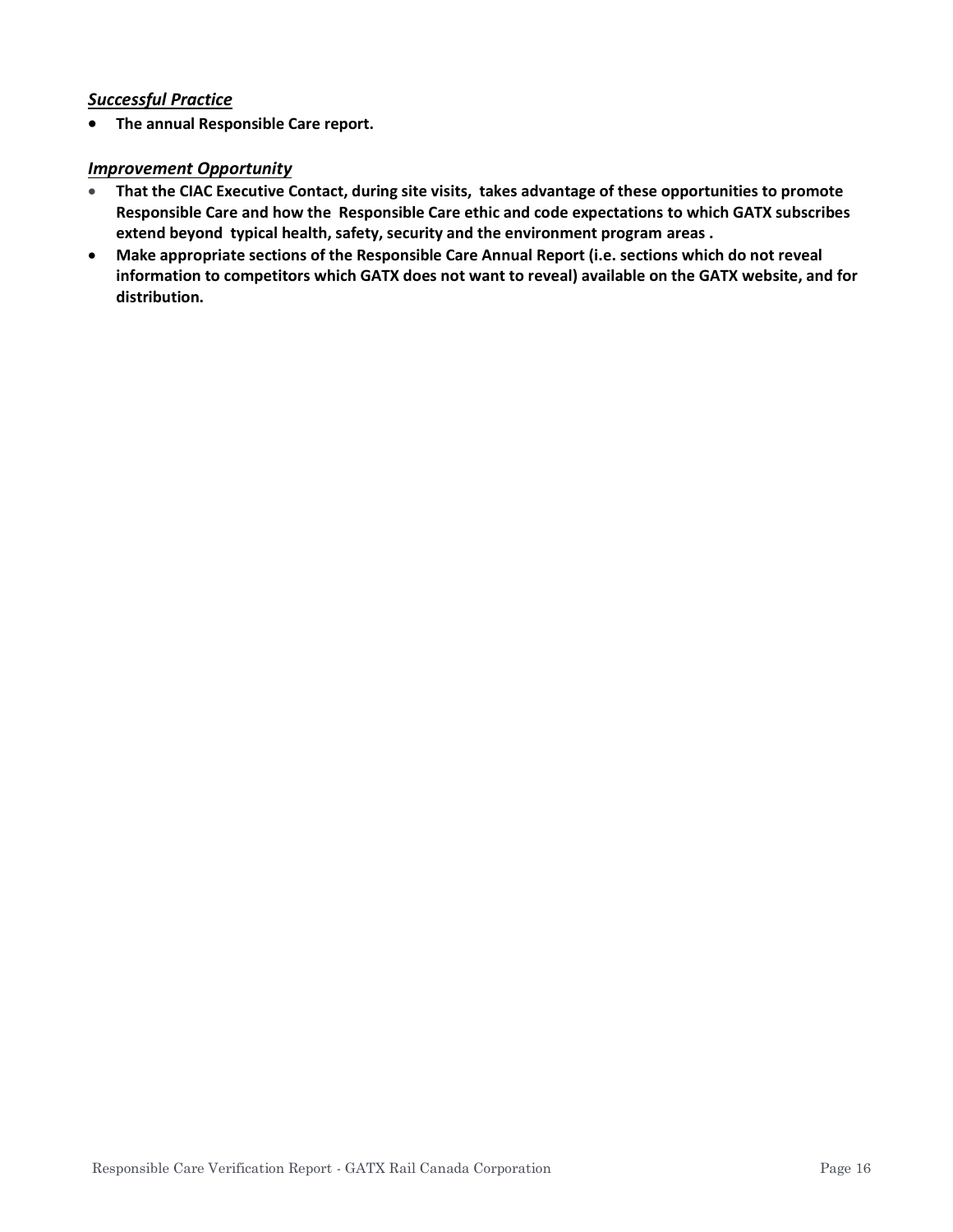# 4. TEAM OBSERVATIONS ON THE COMPANY MANAGEMENT SYSTEM

It is a requirement of Responsible Care that companies have a documented, self-healing management system or systems capable of identifying and responding to deficiencies and otherwise supporting continual improvement across all company business units, functions, and sites and as a framework for implementing the Responsible Care Commitments.

The verification team studied GATX Rail's management system and compared and contrasted the attributes of that system to those of a self-healing overall management system as discussed in the CIAC Management System Guide. The verification team's related observations to the company management system are as follows:

### 4.1 Observations on the PLAN Step

During the PLAN Step of the management system, the company decides what the goals of the company are and how they will be met. In determining those goals, it is expected the company will look inward, across its operations, but will also look outward, considering the expectations of: stakeholders; regulatory requirements; relevant CIAC Responsible Care Commitments and supporting tools; and other industry benchmarks. In considering the PLAN Step of GATX Rail's management system, the verification team observed the following: The entire GATX Rail Plan, Do Check and Act management system is very comprehensive and embraces all aspects of their ongoing operations. The Corporate management system is detailed in the GATX Rail Environmental, Health, Safety, Security and Responsible Care Policy Manual which is supported by the Corporate Environmental Policy Manual and documented Corporate Health and Safety Programs, Policies and Procedures. CIAC's specific Transportation Partner code elements have been cross referenced to the GATX management system.

The annual planning process involves two way communications between all organizational levels from the Executive VP & Chief Operating Officer of GATX Corporation to line management and staff personnel at company facilities. GATX Rail is an active member of the AAR Tank Car Committee, the Railcar Supply Institute, the Chlorine Institute, the Fertilizer Institute, as well as many other organizations and trade associations. Extensive linkages with these organizations, customers and other stakeholders not only enables the company to play a significant role in developing regulations and addressing issues which affect the railcar industry but also helps ensure that changing requirements are reflected in annual and longer term plans. Resources needs are identified regarding activities affecting Responsible Care, including environmental protection, employee health, safety and security and quality. Financial allocations with respect to capital equipment, materials, and overhead expenses are outlined in the annual budget, which is maintained by the Finance function. With the railcar maintenance industry being relatively small, external comparison data is not readily available, resulting in internal benchmarking vs. historical results being used to measure performance.

The team is of the opinion that CIAC's Responsible Care management system expectations in this area are being met.

## 4.2 Observations on the DO Step

During the Do Step in the management system, the company converts the decisions of the PLAN Step into action and ensures awareness and understanding by all involved. It is expected that the company will implement an organizational structure, assign responsibilities to appropriate personnel, supply sufficient training and resources to execute planned actions and develop and document standards, procedures and programs, as applicable.

In considering the DO Step of GATX Rail's management system, the verification team observed the following: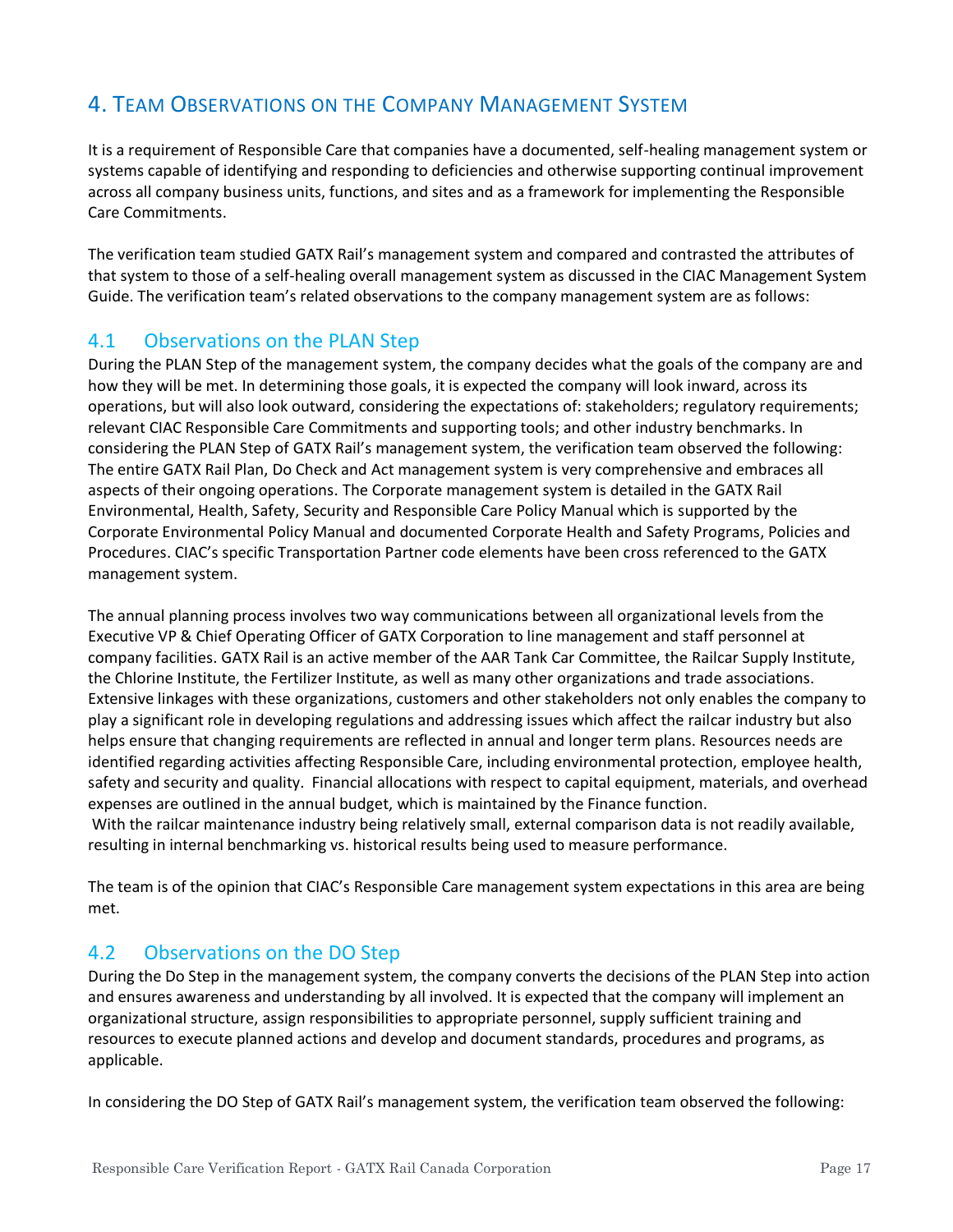Once GATX Rail's corporate annual goals and objectives are developed, including those that support Responsible Care® and Environmental, Health, Safety and Security, they are cascaded throughout the company with each site and all supervisory and staff personnel having detailed annual key activities and goals aligned with those of the overall organization. Monthly teleconferences are held between various organizational groups and management to monitor ongoing performance and address issues that need attention to ensure satisfactory progress in achieving annual objectives.

The team is of the opinion that CIAC's Responsible Care management system expectations in this area are being met.

#### *Works in Progress*

- **To facilitate ongoing management of the overall training program, fully implement the new training tracking program currently in progress.**
- **GATX are encouraged to pursue their currently planned initiative to, through training of identified Service Centre personnel, increase the organization's overall internal Responsible Care auditing capabilities.**

#### *Improvement Opportunity*

• **With several procedures having been found to be well past their review/update due dates as defined in GATX policy 3.14, update frequencies need be revised and /or corrective actions defined and implemented to ensure that these reviews are completed at prescribed intervals.**

## 4.3 Observations on the CHECK Step

During the CHECK Step in the management system, actions carried out in the DO Step are assessed to determine if they are actually being carried out according to plan, and whether they are achieving the desired outcomes and delivering continual improvement. Here, the overall management system and components will be reviewed along with employee competences for assigned responsibilities, internal and external audits will be undertaken, incidents will be assessed to identify root causes, and performance measurement will be conducted and reviewed.

In considering the Check Step of GATX Rail's management system, the verification team observed the following: GATX Rail's corporate management system includes a comprehensive audit process with defined protocols to verify:

- o Compliance with GATX Corporation Rail's EHS&S management system including policies, procedures, programs, instructions and Responsible Care requirements.
- o That resources, personnel, organization and systems are in place to maintain the program and continuously/continually improve;
- o That the system is properly documented to allow verification and provide structure;
- $\circ$  That facility EHS&S Compliance Calendar activities including permit reviews/renewals, reporting requirements, inspections and checklists are being followed;

#### And to

o Identify opportunities for improvement to drive continual improvements in all applicable processes.

The program includes annual audits of the overall Corporate EHS&S program and all Service Centers, Field and Service units at customer sites.

During 2010, GATX developed a compliance tracking program for all major facilities using the People Soft™ program that assists facility management in meeting EHS&S regulatory and program requirements. The software also allows senior facility and corporate managers to check-on the compliance status of facilities on an ongoing basis.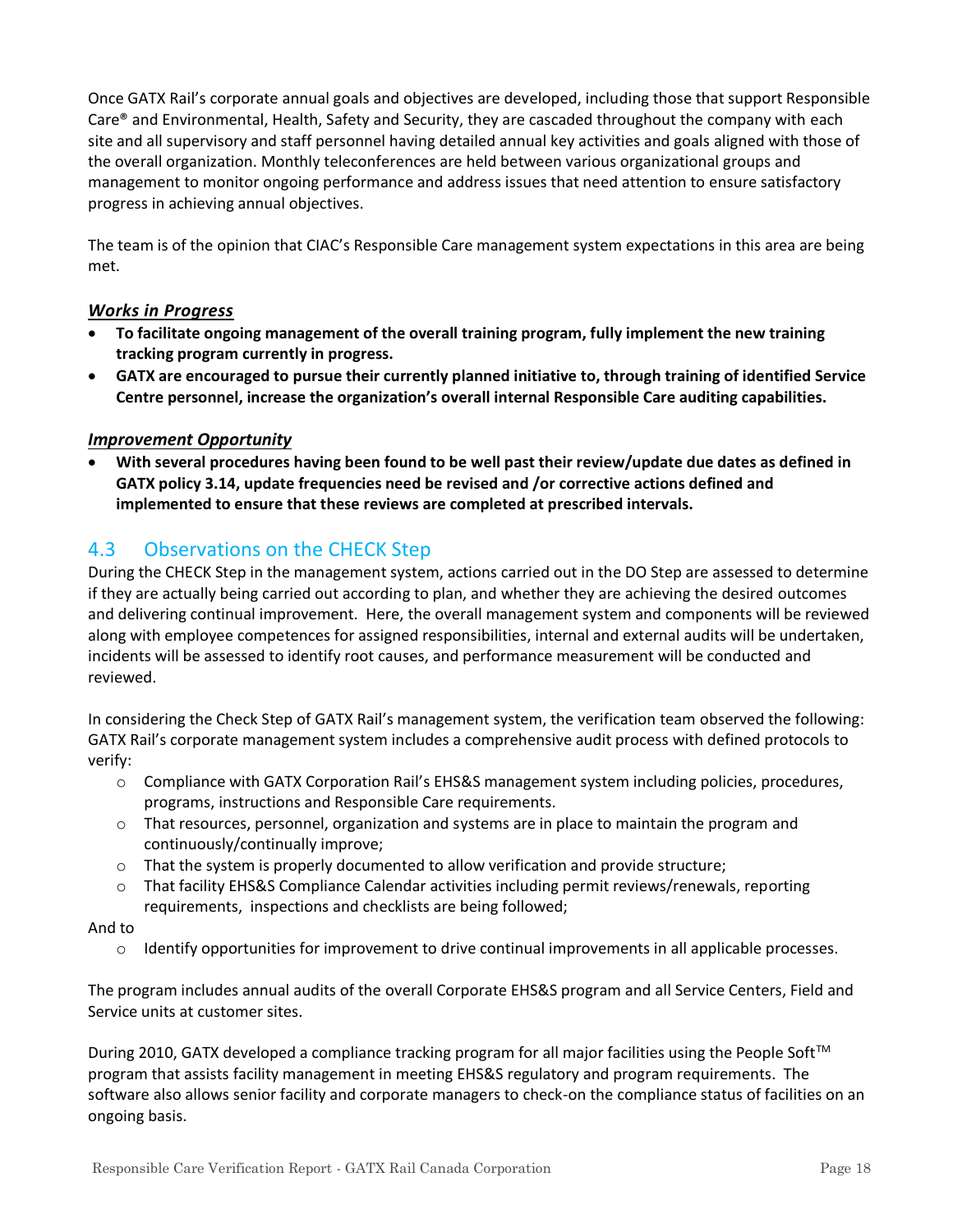# 4.4 Observations on the ACT Step

During the ACT Step in the management system, the company translates the results of the CHECK Step into corrective actions for improvement. This includes revisiting the PLAN Step to decide whether changes are need to the company's stated goals or action plans, policies and procedures for achieving those goals.

Considerations when examining the Act Step include whether and how: audit and review findings are responded to; performance is communicated internally and externally; employee and contractor performance is rewarded and corrected, etc.

In considering the Act Step of GATX Rail's management system, the verification team observed the following:

- o The OIR database is used to track all issues, including commercial (e.g. customers sending cars to shop without notice, or other non-conformances), with details about the issue, the root cause analysis, and close out review. Information from the database is analyzed to identify patterns, and to demonstrate metrics.
- o The effectiveness of corrective and preventive actions is reviewed during routine facility Safety Committee meetings, monthly EHS&S Staff teleconferences, monthly Safety Council meetings, and also during facility visits by corporate EHS&S staff and other members of the Corporate Operations Group.

#### *Successful Practice*

• **GATX's clearly defined and effective Plan, Do, Check and Act Responsible Care management system which is supported by the corporate level Director, Environment, Health & Safety having overall Responsible Care Coordinating responsibilities, being strongly linked to the company management structure, and to managers and Responsible Care Coordinators at Service Centre sites.**

#### *Improvement Opportunity*

• **Ensure that quality audit items are signed off when completed so they are no longer remain as outstanding items on the OIR database (e.g. OIR 2010-0313 and several others)**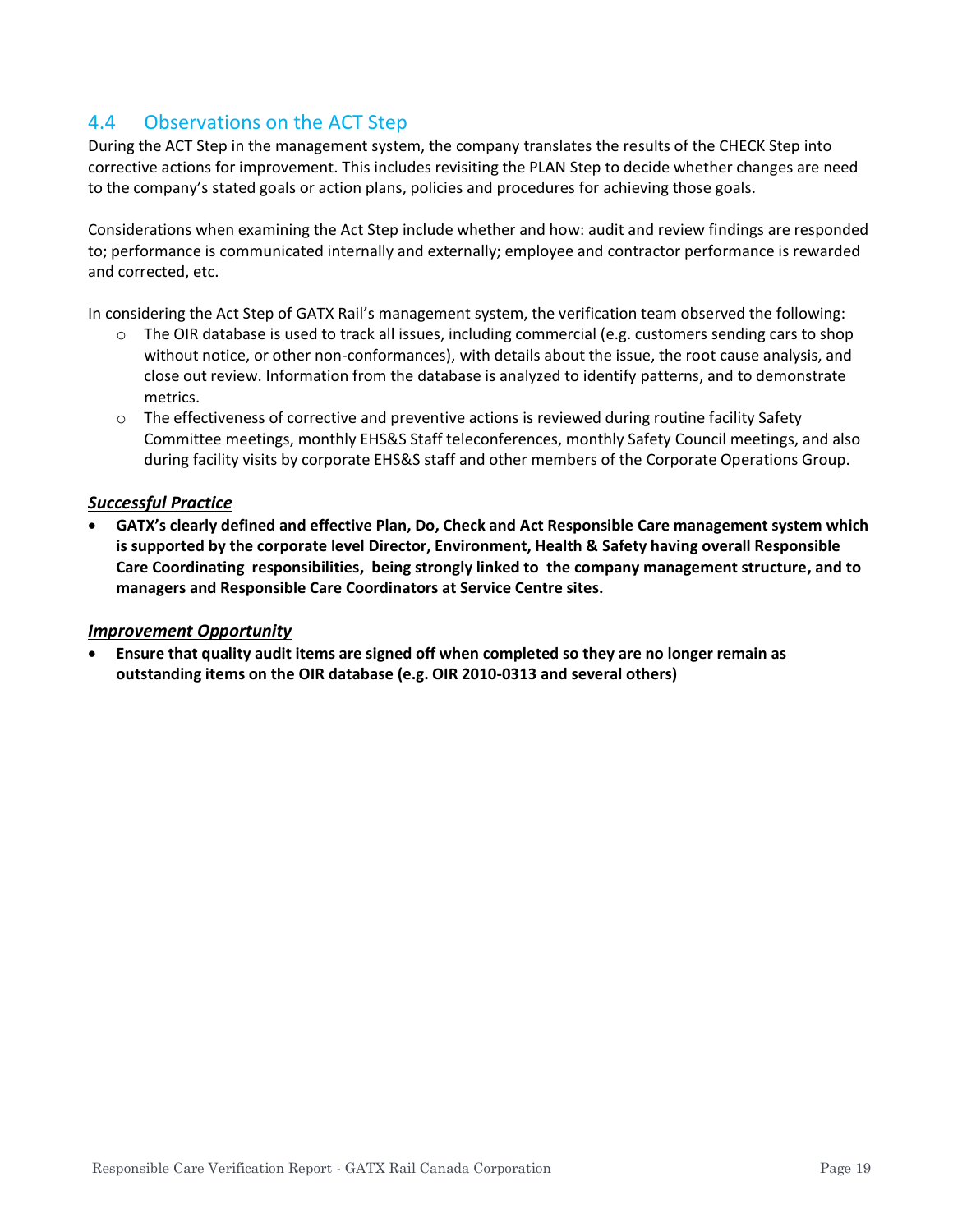# 5. TEAM OBSERVATIONS ON THE RESPONSIBLE CARE ETHIC AND PRINCIPLES FOR **SUSTAINABILITY**

Each CIAC member and company is formally committed to the ethic of "*Doing the right thing, and being seen to do the right thing*." This ethic, along with the principles for sustainability, is expected to guide the company's decision making and practices. In conducting the verification, the team is looking to understand how well the ethic is understood and adopted within the company, the degree to which the principles inform the manner in which the company does its business and on how the company sees and fulfills its role in areas of social responsibility.

The verification team carefully observed GATX Rail's decision making processes and actions and compared and contrasted the attributes of those with the attributes of a company guided by the Responsible care Ethic and Principles For Sustainability. The verification team's related observations on the company's application of the *Responsible Care Ethic and Principles for Sustainability* are as follows:

#### • **Work for the improvement of people's lives and the environment, while striving to do no harm.**

GATX Rail has a comprehensive corporate OHS&S management program, the effectiveness of which is evidenced by continuously improving results having being achieved during recent years versus various measurement metrics in place for Canadian operations. Environmental improvement initiatives documented in section 3.3 of this report are also positively impacting results in this area.

• **Be accountable and responsive to the public especially our local communities, who have the right to know the risks and benefits of what we do.**

GATX service centers in Canada present minimal risks to their local communities with comprehensive site and transportation emergency response plans being in place as detailed in section 3.3 of this report.

#### • **Take preventive action to protect health and the environment.**

Through the switch over to the use of plural component paint systems and other initiatives detailed in section 3.3 of this report, considerable reductions in environmental emissions have been made in recent years. The various tasks that workers perform have also been examined and Personal Protective Hazard Assessments created for all tasks performed.

• **Innovate for safer products and processes that conserve resources and provide enhanced value.** GATX is a member of the Association of American Railways (AAR) Tankcar Committee, and work with their business partners to continuously improve railcar designs to provide a high level of safety. They have also recently formed a Continuous Improvement Department, the objectives of which include the identification of methods to reduce energy usage in their facilities and the recycling for re-use of residual commodities removed from railcars being cleaned.

#### • **Understand and meet expectations for social responsibility.**

GATX's contribution program's goal is to provide altruistic support which improves the quality of life in the communities in which their employees live and work. With the involvement of their employees, they fund ongoing operations to a wide range of non-profit, tax-exempt organizations in the areas of culture, health, education, and social services rather than construction programs or endowments. Neither public recognition nor the fostering of better relationships with GATX's clients, customers, or other business associates are primary Program objectives. Also, the program's contributions may not directly benefit GATX employees or their families.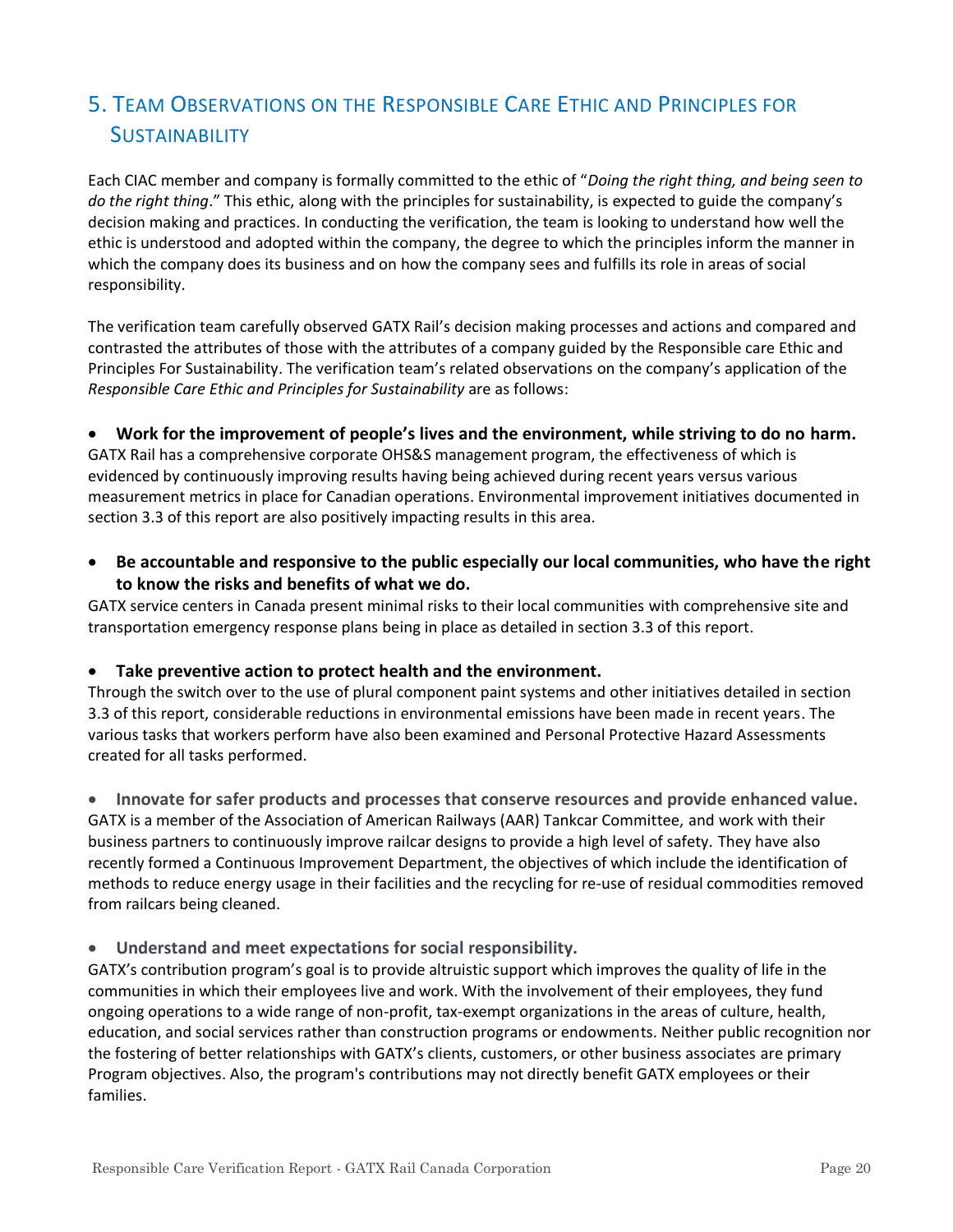*In reviewing requests, GATX considers the organization's*:

- Contribution to the community through its programs and services
- Geographic service area
- Administrative efficiency
- Fund raising costs as a portion of total budget
- Ability to obtain alternative funding
- Current GATX employee involvement
- *GATX does not usually contribute toward*:
	- Limited constituencies, such as fraternal, labor or athletic groups
	- Sectarian activities
	- Political activities or lobbying
	- Advertising or promotional activities
	- Capital campaigns, endowment funds or land acquisitions
	- Private foundations
	- Individuals

GATX Rail has also created a Corporate Conservation Committee that examines ways and methods to reduce waste and conserve energy throughout the entire organization.

• **Work with all stakeholders for public policy and standards that enhance sustainability, act to advance legal requirement and meet or exceed their letter and spirit.**

GATX Rail works actively with appropriate stakeholders as evidenced by their membership in the AAR Tank Car Committee, the Railcar Supply Institute, the Chlorine Institute, the Fertilizer Institute, as well as their "Tank Trainer" program for customers and emergency responders as well as many other organizations and trade associations.

#### • **Promote awareness of Responsible Care, and inspire others to commit to the principles.**

The team is of the opinion that the Responsible Care ethic underpins the company's actions and decision making processes, that they promote the awareness of Responsible Care as detailed in section 3.6 of this report and are committed to the principles as evidenced by the various initiatives and continuously improving results documented throughout this report.

#### *Improvement Opportunities*

- **Implement a process to identify emerging social, economic and environmental issues beyond site communities that could impact on GATX or its communities**
- **Include some information about how GATX addresses social responsibility in the annual RC report.**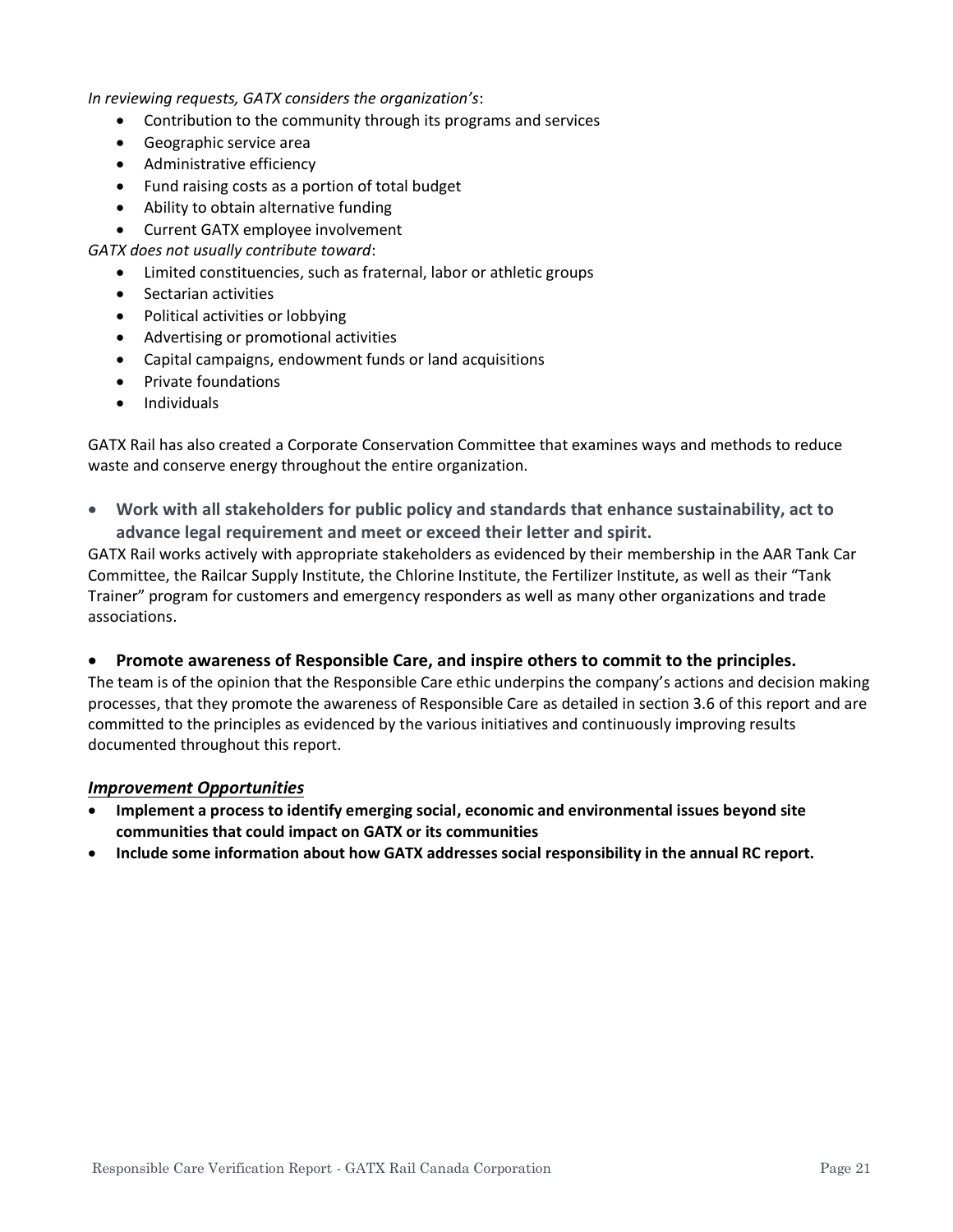# 6. VERIFICATION TEAM CONCLUSION

As a result of the examination conducted, and in consideration of the observations communicated within this report, the verification team is of the opinion that the Responsible Care Ethic and Principles for Sustainability are guiding company decisions and actions, and that a self-healing management system is in place to drive continual improvement. The team believes that the company is capable of responding to the Finding Requiring Action identified during the verification, as summarized in the Executive Summary and discussed in detail in the report. The verification is complete and no further involvement is required by the verification team**.**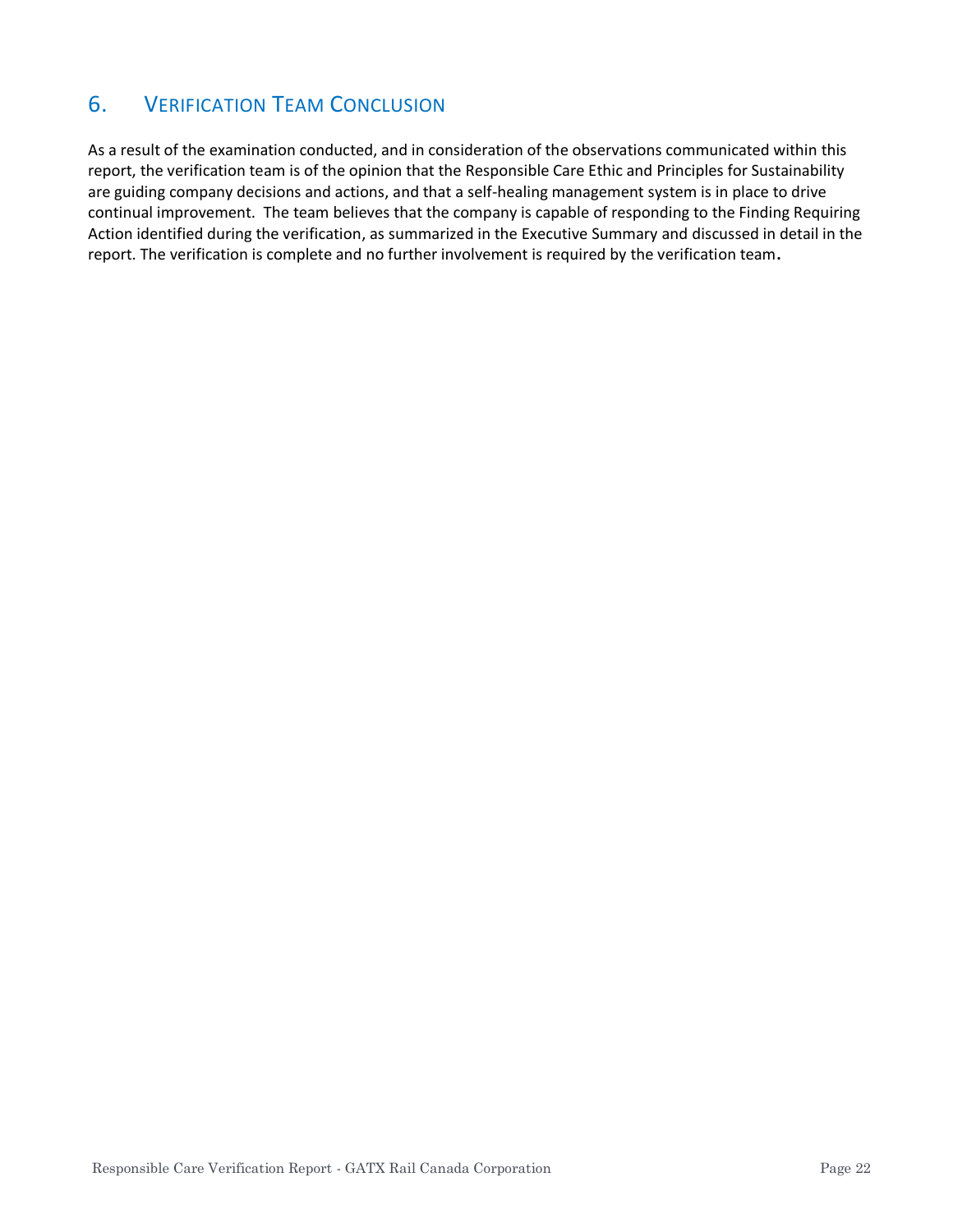# COMPANY RESPONSE TO VERIFICATION TEAM REPORT

On behalf of GATX Corporation, I have reviewed this verification report. The observations and conclusions contained in the report have been discussed with the verification team.

We greatly appreciate the comments and suggestions that we received. We would also like to thank all members of the Verification Team for their insight and dedication.

GATX will communicate the results of the verification exercise with its CIAC peers at their next meeting, and will discuss the verification results with our stakeholders, including those representing communities near our operating sites.

We will give consideration to the Improvement Opportunities identified by verification team and will assist the CIAC in communicating and sharing the identified Successful Practices to other CIAC members. Plans will be developed and implemented to respond to the Findings Requiring Action identified by the verification team. Our progress in implementing those plans will be discussed when preparing our Annual Statement of Re-Commitment to Responsible Care, and communicated to the verification team at the time of our next verification.

J. Jay Sine

J. Jay Grove Director E, H & S GATX Corporation June 14, 2012